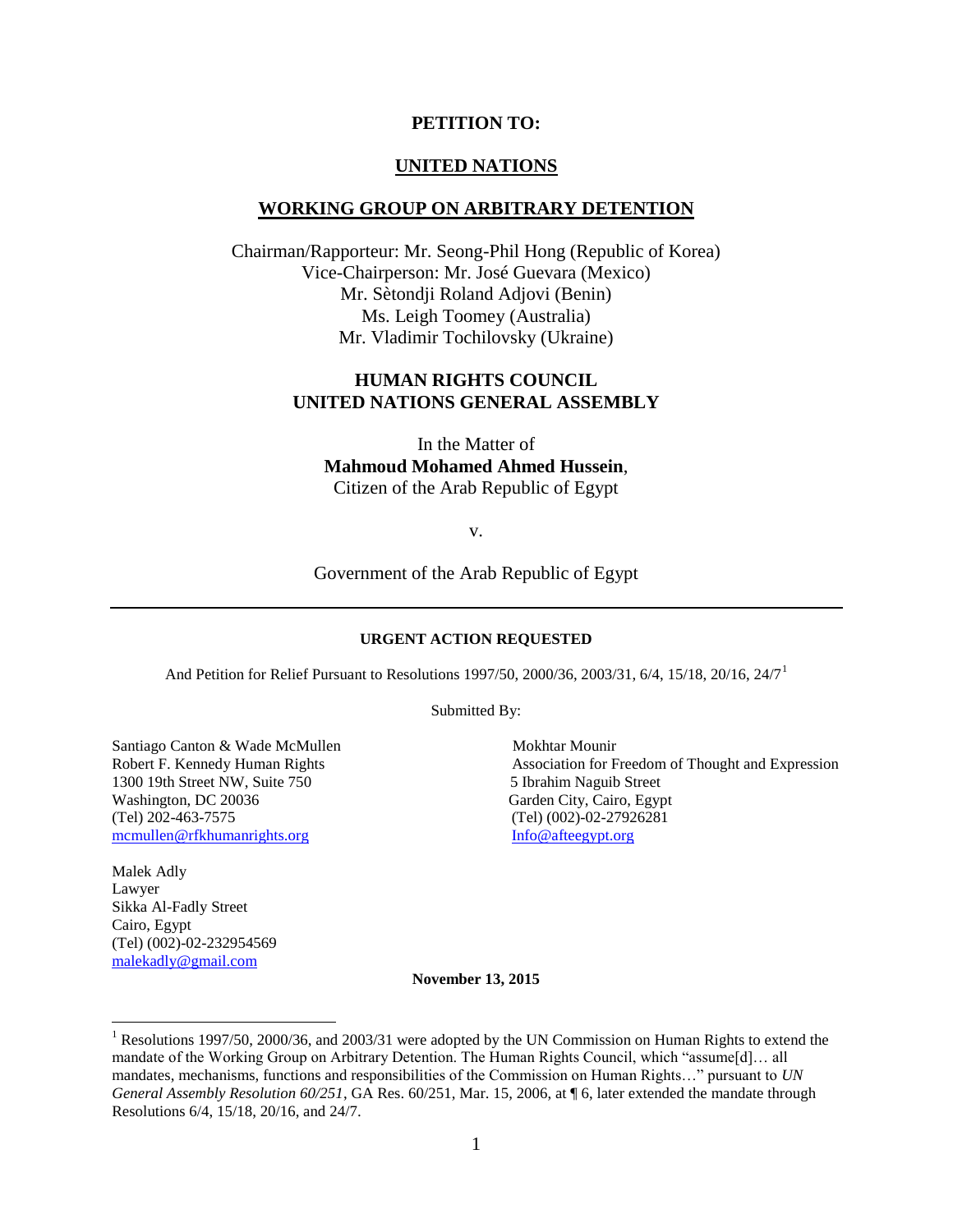#### **Basis for Urgent Action Request**

As set forth in the attached Petition, the Government of the Arab Republic of Egypt is arbitrarily depriving Mahmoud Mohamed Ahmed Hussein of his liberty and continues to arbitrarily detain Mr. Hussein. Additionally and because Mr. Hussein has been held in pretrial detention without charge for over 650 days and subjected to grave prison conditions and egregious torture, urgent action is requested from the Working Group on Mr. Hussein's case in light of the time-sensitive nature and life-threatening circumstances facing Mr. Hussein.

Mr. Hussein is a student who was arbitrarily arrested at a police checkpoint for wearing a January 25 scarf and a t-shirt with the slogan: "a nation without torture"; Mr. Hussein, who was 18 years old at the time, was on his way home after participating in a peaceful demonstration to commemorate the third anniversary of the January 25 Revolution. According to the Arab Network of Human Rights Information (ANHRI), Mr. Hussein is the "youngest Arab prisoner of conscience."<sup>2</sup> Today, Mr. Hussein, who has been in pretrial detention for over 650 days, has not been formally charged with a single crime. He remains in pretrial detention and continues to face persistent detention renewals, most of which were granted while he was absent from the courtroom, without prior notification to his lawyers, and absent an opportunity to present a case for the granting of bail. Despite attempts to appeal the judge's detention renewal decisions, formal complaints to the Prosecutor-General have fallen on deaf ears.<sup>3</sup> By failing to grant Mr. Hussein's lawyers the opportunity to represent their client before the judge and denying them vital information about their client, serious violations to Mr. Hussein's rights to enjoy legal counsel and be subject to a fair investigation and trial have been perpetrated.

Further, Mr. Hussein has been subjected to life-threatening circumstances and may be at risk for further grave violations in the event of the continuation of detention. When Mr. Hussein asked why he was first being detained, he was beaten by plainclothes policemen for at least 30 minutes and was then forcibly dragged by his feet to the nearest police station. Mr. Hussein was kept in an overcrowded, insect-infested cell with 50 detainees despite the fact that it was designed to house only 16 people. Thereafter, he was beaten by fellow inmates and threatened. At his National Security investigation, Mr. Hussein refused to be filmed while reading a confession that was written for him by the officers. He was then subjected to four hours of beatings and electric shocks to his back, hands, and testicles. Desperate to stop the overwhelming and egregious torture, Mr. Hussein agreed to confess to the false accusations of possessing Molotov cocktails and hand grenades, belonging to a "terrorist" group, protesting without authorization, and receiving money to protest. Despite attempts to inform the Prosecutor that his confession had been recorded under duress, no authorizing entity referred him to forensic examination or investigated his torture claims. While in detention, Mr. Hussein has been subject to at least two other beatings at the hands of prison guards that petitioners are aware of; during one of the incidents, two prison guards punched him in the stomach and slapped him across the

<sup>2</sup> Amira El-Fekki, *'T-shirt detainee' Mahmoud Hussein's detention renewed*, DAILY NEWS EGYPT, (Aug. 24, 2015), [http://www.dailynewsegypt.com/2015/08/24/t-shirt-detainee-mahmoud-husseins-detention-renewed/.](http://www.dailynewsegypt.com/2015/08/24/t-shirt-detainee-mahmoud-husseins-detention-renewed/)

<sup>3</sup> Amira El-Fekki, *Mahmoud Hussein's detention expected to be renewed for 24th time*, DAILY NEWS EGYPT, (Oct. 6, 2015), [http://www.dailynewsegypt.com/2015/10/06/mahmoud-husseins-detention-expected-to-be-renewed-for-24th](http://www.dailynewsegypt.com/2015/10/06/mahmoud-husseins-detention-expected-to-be-renewed-for-24th-time/)[time/.](http://www.dailynewsegypt.com/2015/10/06/mahmoud-husseins-detention-expected-to-be-renewed-for-24th-time/)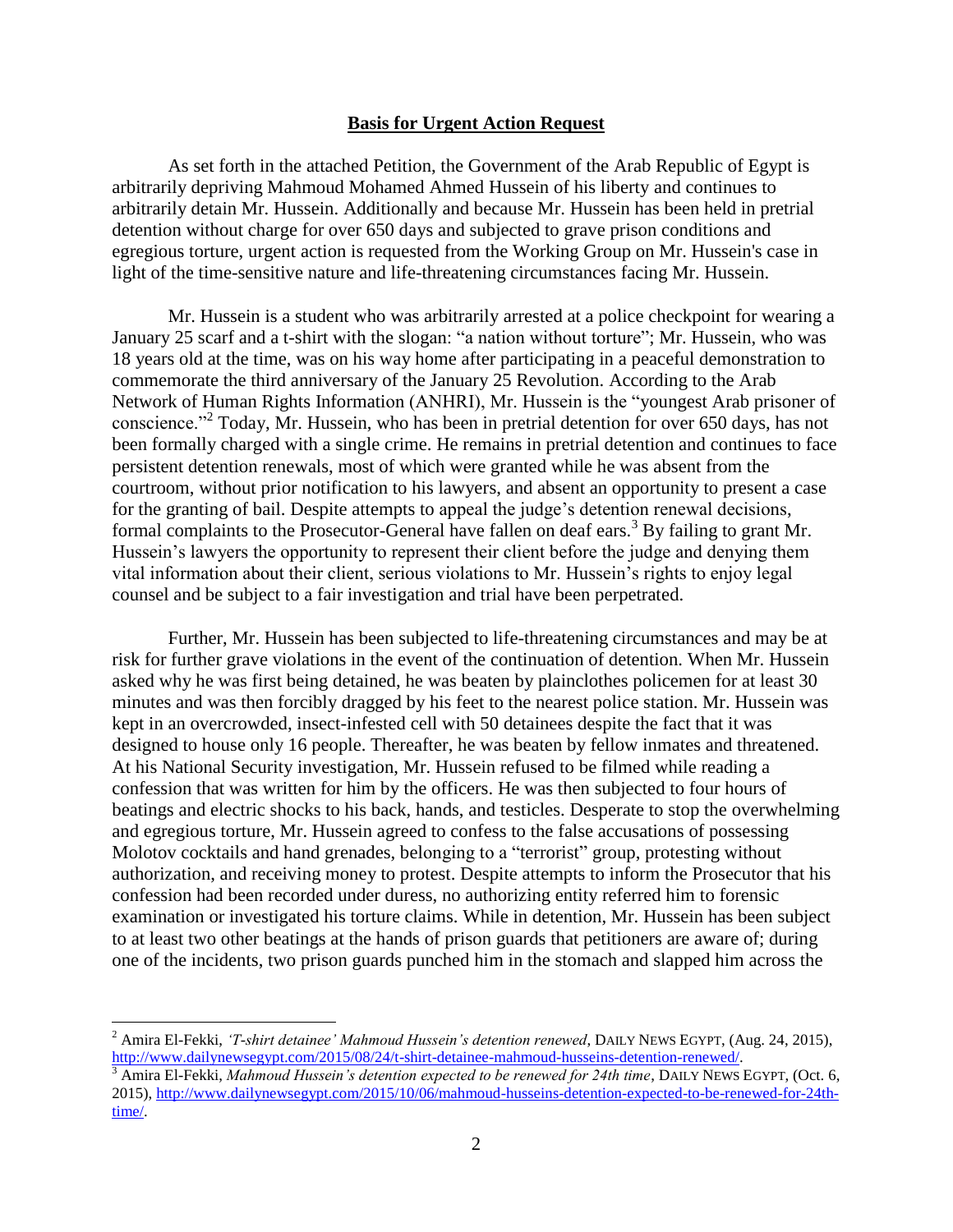face when he attempted to collect his belongings before a prison transfer. Complaints to the Prosecutor-General have resulted in neither investigation nor remedy.<sup>4</sup>

Although he has not been charged, Mr. Hussein is now being held at the Tora Investigations Prison, a complex that also houses criminal and political detainees who have been charged or sentenced for various crimes.<sup>5</sup> As a young, 19-year old detainee, Mr. Hussein faces compounded risks and has been subjected to harassment by other detainees, likely exacerbated by his young age. There is no doubt that the harrowing torture that Mr. Hussein faced have put his health and life at significant risk and also leave him in fear that such treatment be repeated again. Additionally, the beatings that Mr. Hussein has endured from prison guards at different prisons during his detention affirm that Egyptian authorities continue to subject Mr. Hussein to cruel, inhuman, and degrading treatment and/or torture threatening his life and health on an ongoing basis while being arbitrarily detained as a pretrial detainee.

Reports of prison conditions at Tora and in many of Egypt's jails further affirm that Mr. Hussein's continued detention places his life and health at serious risk. Prison cells are often dirty, filled with cockroaches and ants, largely-overcrowded, and subject to extreme temperatures due to poor ventilation<sup>6</sup>. Detainees endure beatings, insults, sexual assault, and torture<sup>7</sup>; at times, they are arbitrarily prevented from meeting with family members and face the confiscation of various personal belongings<sup>8</sup>. Medical neglect is increasingly common and many detainees do not receive the treatment they require; when detainees are finally taken to the prison hospital, care is limited and resources are constrained<sup>9</sup>. The El-Nadeem Center for Rehabilitation of Victims of Violence documented more than 100 detainee deaths in prisons in 2014; the organization reports that the numbers have only increased for  $2015$ .<sup>10</sup> Very little oversight for Egypt's prisons is available; under the recently-amended Prison Law, the National Council for Human Rights is only allowed to conduct prison visits after receiving prior approval from the Prosecutor-General.<sup>11</sup> Further, when prosecutors have previously visited prisons, they have reportedly refused to listen to and record prisoner complaints<sup>12</sup>. Finally, compensation for detainees who have been abused or mistreated is seldom issued; even rarer are cases that investigate detainee deaths in custody or reports of negligence and abuse.<sup>13</sup>

<sup>4</sup> Amnesty International, *Urgent Action: Mahmoud Hussein's Detention Order Extended,* AMNESTY INTERNATIONAL, (Oct. 19, 2015)[, http://www.amnestyusa.org/sites/default/files/uaa28614\\_3.pdf.](http://www.amnestyusa.org/sites/default/files/uaa28614_3.pdf) 5 *Id.*

<sup>6</sup> Maram Mazen, *Egypt rights lawyers say new prison law legalizes abuses,* ASSOCIATED PRESS, (Oct. 26, 2015), [http://www.sandiegouniontribune.com/news/2015/oct/26/egypt-rights-lawyers-say-new-prison-law-legalizes/.](http://www.sandiegouniontribune.com/news/2015/oct/26/egypt-rights-lawyers-say-new-prison-law-legalizes/) <sup>7</sup> Arwa Ibrahim, *Prisoners allege systematic torture of opposition*, MIDDLE EAST EYE, (Apr. 25, 2014),

[http://www.middleeasteye.net/news/prisoners-allege-systematic-torture-opposition-942566493.](http://www.middleeasteye.net/news/prisoners-allege-systematic-torture-opposition-942566493)

 $8$  Leila Fadel, In A Viral Video, A Misleading Taste Of What It's Like In Egyptian Prison, NPR, (Sept. 20, 2015), [http://www.npr.org/2015/09/20/441912079/egyptians-say-report-paints-false-picture-of-prison-conditions.](http://www.npr.org/2015/09/20/441912079/egyptians-say-report-paints-false-picture-of-prison-conditions)

<sup>9</sup> Stephen Kalin, *Special Report: In Egypt, Jailed Islamists 'Dying of Neglect',* REUTERS, (Sept. 3, 2015), [http://www.reuters.com/article/2015/09/03/us-egypt-brotherhood-prisons-specialrepo](http://www.reuters.com/article/2015/09/03/us-egypt-brotherhood-prisons-specialrepo-idUSKCN0R30Y420150903#qTto7jOb21AY8EOY.97)[idUSKCN0R30Y420150903#qTto7jOb21AY8EOY.97.](http://www.reuters.com/article/2015/09/03/us-egypt-brotherhood-prisons-specialrepo-idUSKCN0R30Y420150903#qTto7jOb21AY8EOY.97)

<sup>&</sup>lt;sup>10</sup> Kristen McTighe, *Squalor and death in Egypt's prisons*, DW, (Feb. 6, 2015), [http:/www.dw.com/en/squalor-and](http://www.dw.com/en/squalor-and-death-in-egypts-prisons/a-18490546http:/www.dw.com/en/squalor-and-death-in-egypts-prisons/a-18490546)[death-in-egypts-prisons/a-18490546.](http://www.dw.com/en/squalor-and-death-in-egypts-prisons/a-18490546http:/www.dw.com/en/squalor-and-death-in-egypts-prisons/a-18490546)

 $\frac{11}{11}$  Maram Mazen, Egypt rights lawyers say new prison law legalizes abuses, AP, (Oct. 26, 2015), [http://news.yahoo.com/egypt-rights-lawyers-prison-law-legalizes-abuses-153926745.html.](http://news.yahoo.com/egypt-rights-lawyers-prison-law-legalizes-abuses-153926745.html)

<sup>&</sup>lt;sup>12</sup> Human Rights Watch, *Egypt: Rash of Deaths in Custody*, HUMAN RIGHTS WATCH, (Jan. 21, 2015), [https://www.hrw.org/news/2015/01/21/egypt-rash-deaths-custody.](https://www.hrw.org/news/2015/01/21/egypt-rash-deaths-custody)

<sup>13</sup> *Id.*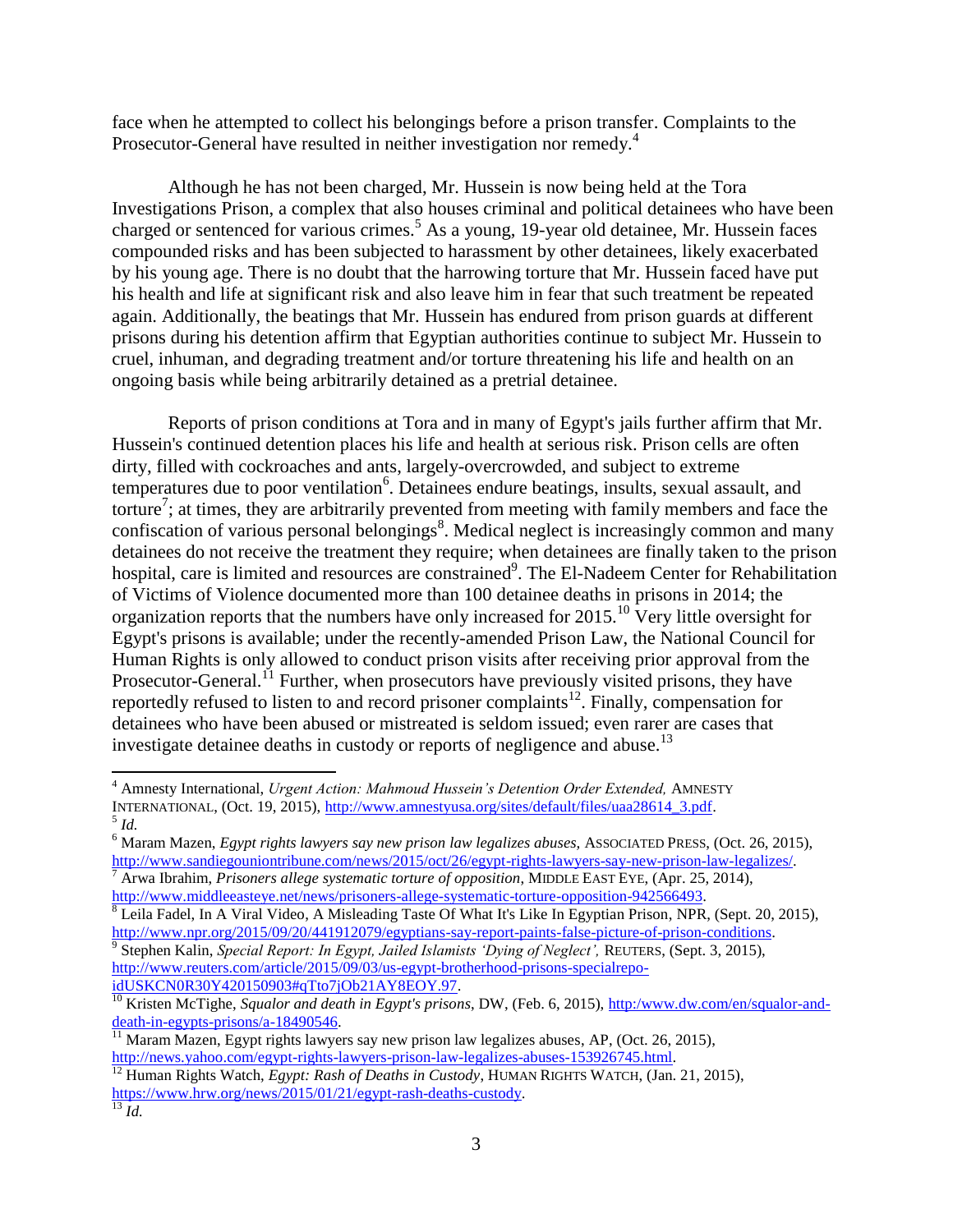Mr. Hussein was arbitrarily detained and has faced life-threatening circumstances; today, he continues to be arbitrarily kept in pretrial detention and faces the possibility of grave risks to his health and life. Speaking about Mr. Hussein's case, Nicholas Pichaud of Amnesty International has said: "This case sums up everything that is wrong and criminal with Egypt. It shows the lengths security forces are willing to go to crush dissent. The crackdown has gone much further beyond the famous names - the thousands of ordinary Egyptians languishing behind bars including Hussein."<sup>14</sup>

Accordingly, it is hereby requested that the Working Group consider this Petition pursuant to its Urgent Action Procedure.<sup>15</sup> Additionally, it is requested that the attached Petition be considered a formal request for an opinion of the Working Group pursuant to Resolution 1997/50 of the Commission on Human Rights, as reiterated by Resolutions 2000/36, 2003/31, and Human Rights Council Resolutions 6/4, 15/18, 20/16, and 24/7.

<sup>&</sup>lt;sup>14</sup> Farid Farid, *Egyptian student still in jail because of T-shirt*, DW, (Sept. 30, 2015), [http://www.dw.com/en/egyptian-student-still-in-jail-because-of-t-shirt/a-18747704.](http://www.dw.com/en/egyptian-student-still-in-jail-because-of-t-shirt/a-18747704)

<sup>15</sup> *Report of the Working Group on Arbitrary Detention*, A/HRC/16/47, Annex ¶ 7(b) ("*Revised Methods of Work*"), Jan. 19, 2011, at ¶ 22–24.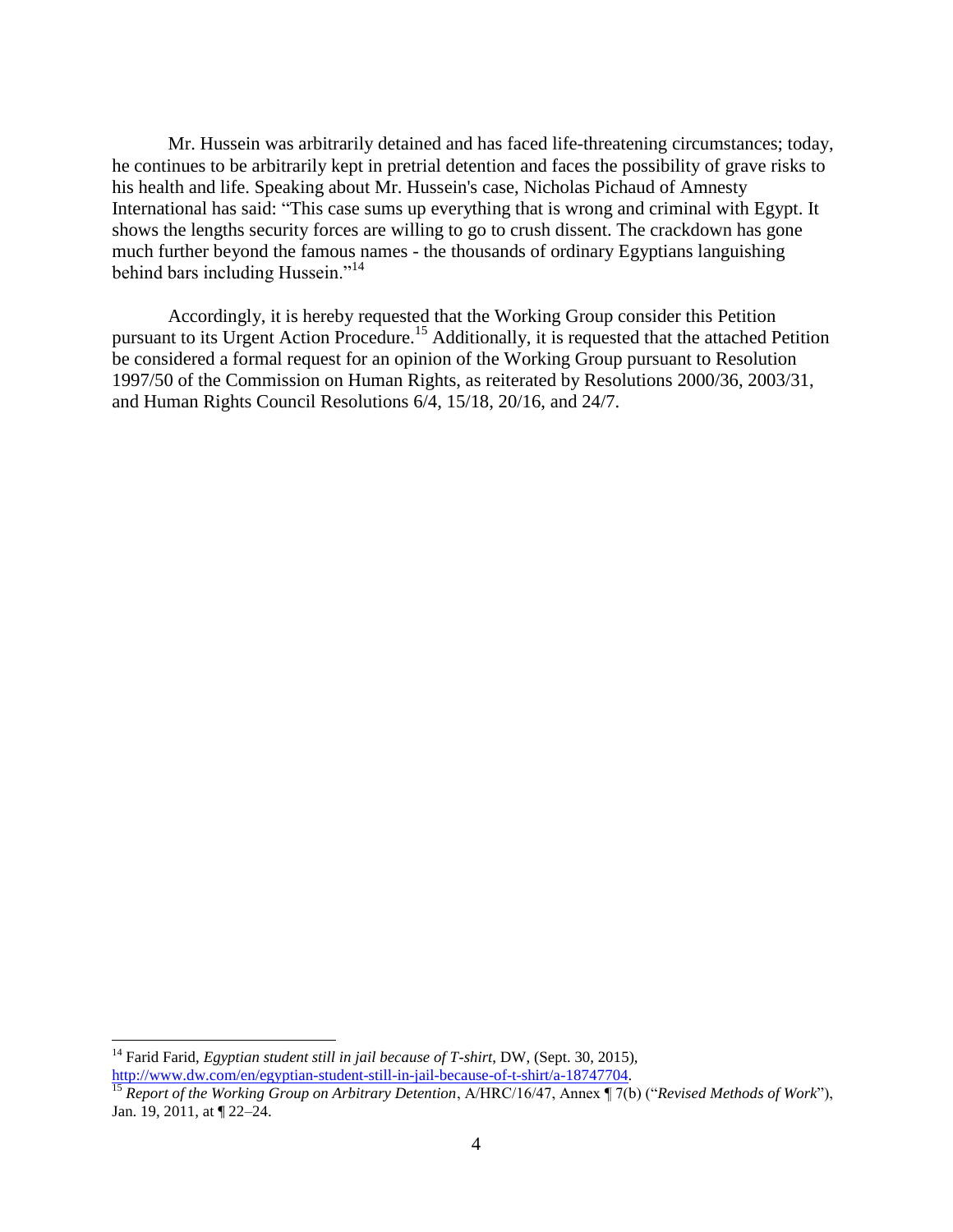# **Questionnaire To Be Completed<sup>16</sup>**

# **I. IDENTITY**

- 1. **Family name:** Hussein
- 2. **First name:** Mahmoud Mohamed Ahmed
- 3. **Sex:** Male
- 4. **Birth date or age (at the time of detention):** January 1, 1996
- 5. **Nationality/Nationalities:** Egyptian
- 6. (a) **Identity document (if any):** Birth Certificate (b) **Issued by:** Egyptian Ministry of Interior, Civil Status Organization (c) **On (date):** January 8, 1996 (d) **No.:** 29601011415973 (National Identification Number)
- 7. **Profession and/or activity (if believed to be relevant to the arrest/detention):** Mr. Hussein is a student. He was detained while wearing a January 25 scarf and a "nation without torture" t-shirt.
- 8. **Address of usual residence:** Khanika, Qalubiya

# **II. ARREST**

- 1. **Date of arrest:** January 25, 2014
- 2. **Place of arrest (as detailed as possible):** Police checkpoint in El-Marg (North-East Cairo, Egypt)
- 3. **Forces who carried out the arrest or are believed to have carried it out:** Police officers, among them plainclothes officers, at El-Marg checkpoint
- 4. **Did they show a warrant or other decision by a public authority?** No warrant or judicial order was presented prior to the arrest.
- 5. **Authority who issued the warrant or decision:** No warrant or judicial order was presented prior to the arrest.
- 6. **Reasons for the arrest imputed by the authorities:** At the time of arrest no reason was imputed by authorities. When Mr. Hussein asked police about why he was being

l <sup>16</sup> Model Questionnaire To Be Completed By Persons Alleging Arbitrary Arrest or Detention, UN WORKING GROUP ON ARBITRARY DETENTION, [http://www.ohchr.org/EN/Issues/Detention/Pages/Complaints.aspx.](http://www.ohchr.org/EN/Issues/Detention/Pages/Complaints.aspx)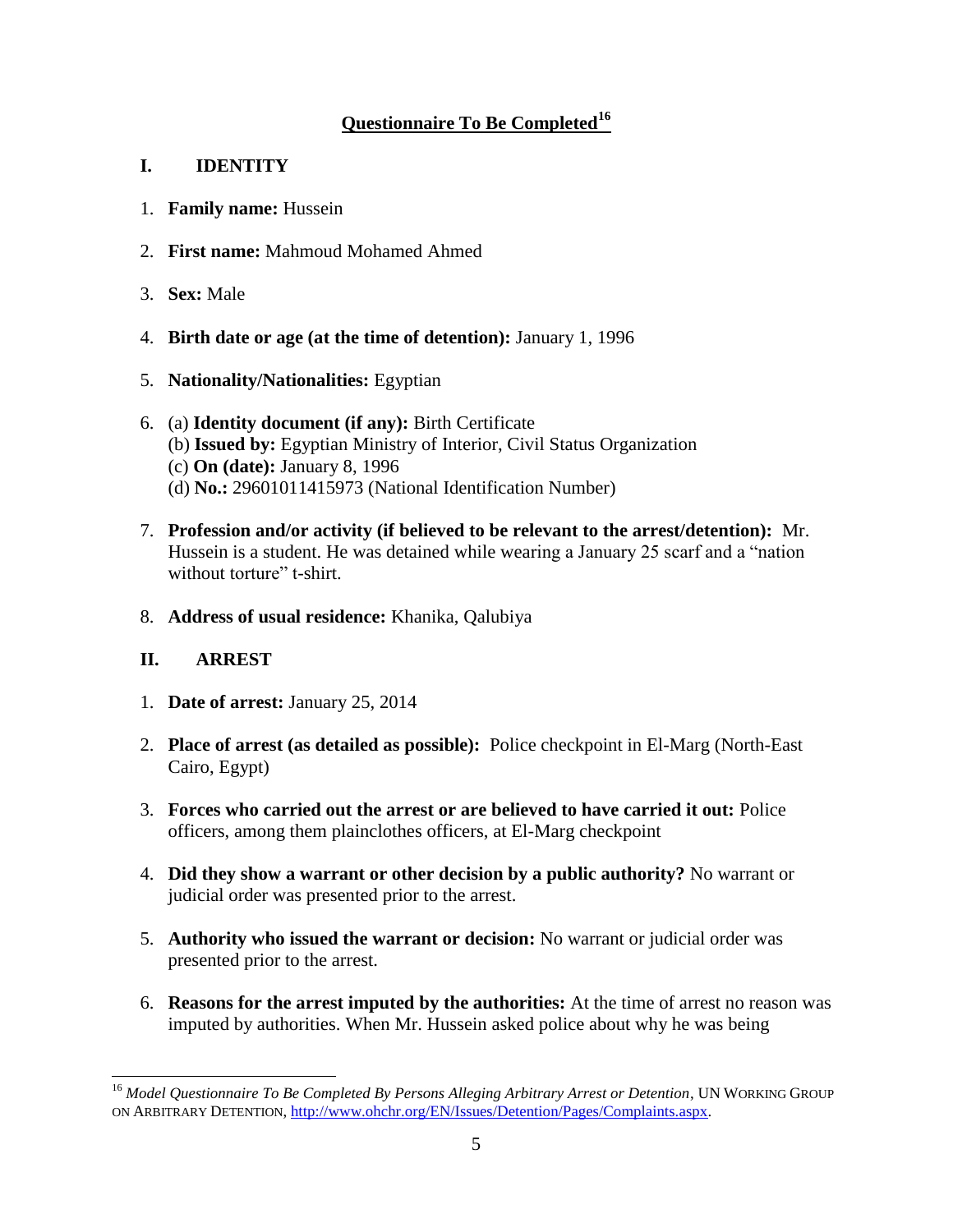detained, he was beaten by plainclothes policemen for at least 30 minutes and dragged to a nearby police station.

7. **Legal basis for the arrest including relevant legislation applied (if known):** At the time of the arrest no legal basis was presented.

# **III. DETENTION**

- 1. **Date of detention:** January 25, 2014
- 2. **Duration of detention (if not known, probable duration):** Mr. Hussein has remained in pretrial detention since January 25, 2014. This amounts to over 650 days in pretrial detention.
- 3. **Forces holding the detainee under custody:** Prison Authorities/Ministry of Interior
- 4. **Places of detention (indicate any transfer and present place of detention):** Mr. Hussein spent six days at El-Marg Police Station beginning January 25, 2014. He was then transferred to Abu Zaabal Prison where he stayed from the end of January 2014 until May 2014. In May 2014, he was transferred to the Cairo Appeals Prison. On July 25, 2015, Mr. Hussein was transferred to Tora Investigations Prison. He remains at Tora today.
- 5. **Authorities that ordered the detention:** The Public Prosecution
- 6. **Reasons for the detention imputed by the authorities:** When Mr. Hussein was forced to "confess," he did so to the "crimes" that police had reportedly accused him of: possessing explosives, belonging to a "terrorist group," receiving money to demonstrate, and taking part in an unauthorized protest. To date, Mr. Hussein has not been formally charged with a single crime; he remains in pretrial detention and his case has not been referred to trial.
- 7. **Legal basis for the detention including relevant legislation applied (if known):** Article 142 and 143 of the Criminal Procedure Code (Law No. 150 of 1950, Amended Law No. 83 of 2013) allow pretrial detention for up to two years for crimes punishable by death or life imprisonment; Mr. Hussein is currently being held in pretrial detention under these provisions. Although Mr. Hussein has not been formally charged, his lawyers suggest that he faces the following possible charges: illegal protesting (Law No. 107 of 2013), illegal gathering (Law No. 10 of 1914), possessing weapons and explosives (Law No. 394 of 1954, Amended Law No. 10 of 2012), and belonging to a "terrorist" group (Article 86 of the Penal Code, Law No. 58 of 1937, with possible retroactive application<sup>17</sup> of the Terrorism Law, Law No. 94 of 2015).

l  $17$  In September 2015, Egyptian media reported that the first judicial verdict under the new Terrorism Law (Law No. 94 of 2015) had been issued. The law was applied retroactively, surprising many legal scholars in light of Article 95 of the Egyptian Constitution which states: "Penalty shall only be imposed for acts committed after the effective date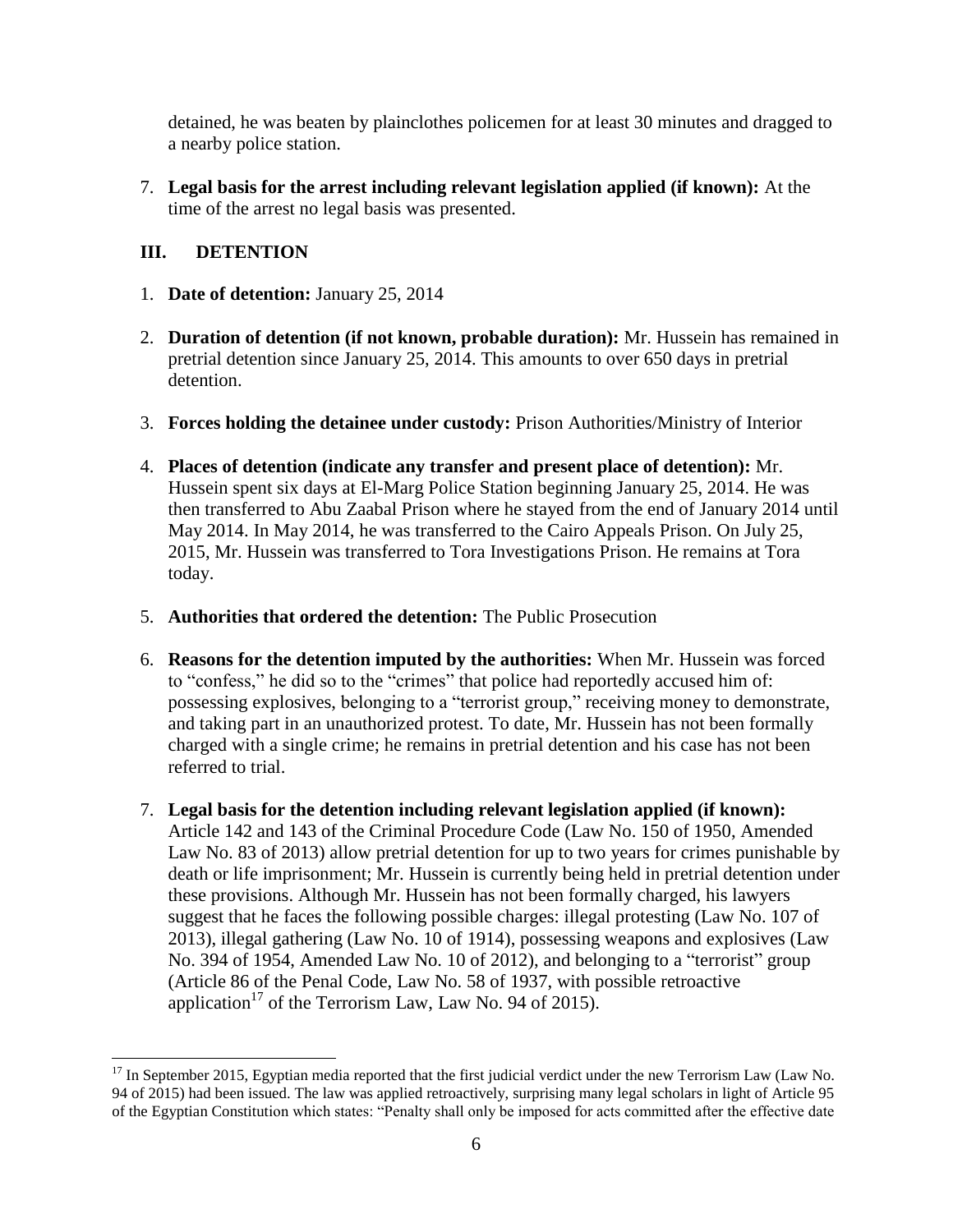## **IV. DESCRIBE THE CIRCUMSTANCES OF THE ARREST AND THE REASONS WHY YOU CONSIDER THE ARREST AND/OR DETENTION TO BE ARBITRARY**

#### a. Statement of Facts

#### i. Political and Legal Context in Egypt

In recent years, a number of political and legal measures have been implemented by Egyptian authorities to severely constrain the freedoms and liberties of citizens, many of which were furthered under the pretense of maintaining security and stability.

Most prominently, the Protest Law was passed in November of 2013 effectively banning any public gatherings of more than 10 people without government approval; the law also requires that protest organizers give notification to authorities three days prior. The law grants authorities broad discretion to prohibit demonstrations when they are deemed a threat to public order. Additionally, the law allows police forces to use gradual force to disperse protests, beginning with oral warnings and ultimately, utilizing birdshots.<sup>18</sup> Punishments for the participation in unauthorized protests are also set forth.<sup>19</sup>

Additionally, the Terrorist Entities Law and the Terrorism Law were passed in December 2014 and August 2015, setting forth vague definitions for "terrorism" and which have been increasingly used to try political dissidents as terrorists. The Terrorist Entities Law grants the Public Prosecution the authority to issue a terrorist entities list and a terrorist list and thereafter, authorizes competent state bodies to dissolve entities, freeze assets, close affiliated buildings, ban meetings and membership, stop financial activities, and ban related slogans, among other things.<sup>20</sup> The Terrorism Law reiterates a broad, overly vague definition of terrorism, similar to that initially laid out in the country's Penal Code, adds a number of new terrorist crimes, and lays out exceptional measures including the extension of pretrial detention, the monitoring of private phone calls, and the designation of certain criminal courts to hear terrorism cases.<sup>21</sup> Although the Terrorism Law was passed after Mr. Hussein's arrest that is the subject of this Petition, worrying signs indicate that the Terrorism Law may be retroactively applied<sup>22</sup>, despite the fact that doing so would violate both domestic and international law that prohibit the retroactive application of punitive laws.

of the law imposing it." Mada Masr, *5 sentenced to prison in first conviction under anti-terror law*, MADA MASR, (Sept. 16, 2015), [http://www.madamasr.com/news/5-sentenced-prison-first-conviction-under-anti-terror-law.](http://www.madamasr.com/news/5-sentenced-prison-first-conviction-under-anti-terror-law)

<sup>&</sup>lt;sup>18</sup> Birdshots are a kind of shotgun shells.

<sup>&</sup>lt;sup>19</sup> David Kirkpatrick, *New Law in Egypt Effectively Bans Street Protests*, NEW YORK TIMES, (Nov. 25, 2013), http://www.nytimes.com/2013/11/26/world/middleeast/egypt-law-street-protests.html? r=0.

<sup>&</sup>lt;sup>20</sup> Ahmed Fouad, *Egypt passes new law on 'terrorist' entities*, AL-MONITOR, (Dec. 10, 2014)[, http://www.al](http://www.al-monitor.com/pulse/originals/2014/12/egypt-law-terrorist-entities-muslim-brotherhood.html)[monitor.com/pulse/originals/2014/12/egypt-law-terrorist-entities-muslim-brotherhood.html#.](http://www.al-monitor.com/pulse/originals/2014/12/egypt-law-terrorist-entities-muslim-brotherhood.html)

<sup>21</sup> Human Rights Watch, *Egypt: Counterterrorism Law Erodes Basic Rights*, HUMAN RIGHTS WATCH, (Aug. 19, 2015), [https://www.hrw.org/news/2015/08/19/egypt-counterterrorism-law-erodes-basic-rights.](https://www.hrw.org/news/2015/08/19/egypt-counterterrorism-law-erodes-basic-rights) 

<sup>22</sup> Mada Masr, *supra* note 17.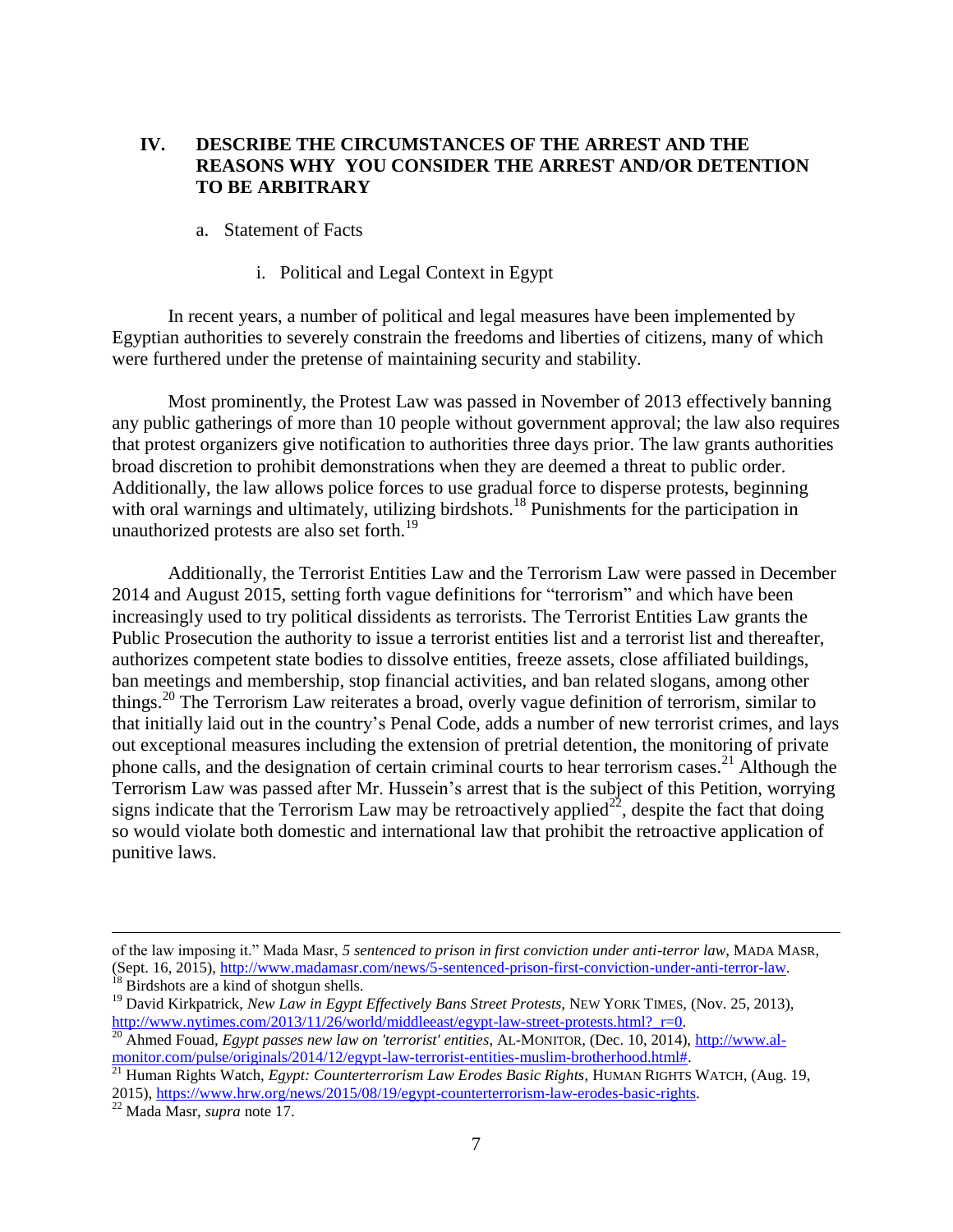Additionally, multiple other laws restricting rights and freedoms have been issued in the absence of a Parliament, including "amendments to the University and Azhar Laws on the removal and suspension of students and professors in light of their political activity; the introduction of a life imprisonment sentence for the receipt of foreign funds [under Article 78 of the Penal Code<sup> $23$ </sup>; the transfer of non-Egyptians to their countries for purposes of judicial extradition; and the trial by the military judicial system of civilians accused of committing crimes against public facilities."<sup>24</sup>

Reports of recent human rights violations in Egypt have included the excessive use of force by security personnel, the suppression of civil rights, and due process constraints. Severe limitations on freedom of speech, expression, assembly, and association have been furthered through legislation and litigation. There has been consistent impunity for crimes committed by police, military, and security forces, with even significant incidents like the mass killings of 900 peaceful protesters in the Rabaa and Nahda sit-in dispersals left uninvestigated. In the few cases in which security personnel were tried, they were handed down minor sentences or acquitted despite extensive fact-finding by civil society organizations and evidence to the contrary.<sup>25</sup>

Discussing the years 2013 and 2014, the Egyptian National Council for Human Rights stated that "the right to life witnessed horrible deterioration" and documented at least 2,600 deaths during the two-year period. Between July 2013 and May 2014, local non-governmental organizations in Egypt reported that at least 41,000 persons were detained, charged or sentenced. The National Council for Human Rights further added that, during this time, prisons were at 160 percent capacity and police stations were at 300 percent capacity. At least 124 deaths in custody as a result of medical negligence, torture, or ill-treatment took place.<sup>26</sup> The El-Nadeem Center for Rehabilitation of Victims of Violence documented more than 100 detainee deaths in prisons in 2014; the organization reports that the numbers have only increased for  $2015$ .<sup>27</sup>

"Whether they be an internationally known political activist or just a student who is wearing the wrong T-shirt," the victims of the Egyptian government and authorities reflect an intentional trend to silence the country's opposition, destroy the ambitions of free-thinkers, and consolidate the makings of a security state in which national security takes precedence over human and civil rights. $^{28}$ 

## ii. Pretrial Detention in Egypt

Under the Egyptian Criminal Procedure Code, pretrial detention is an exceptional legal measure that is set forth only in cases in which (1) the offense is *in flagrante delicto*, (2) there is

<sup>23</sup> Malek Adly, *Article 78 of the Egyptian Penal Code and Its Effects on Human Rights Defending.*

<sup>&</sup>lt;sup>24</sup> Mai El-Sadany, *Tracking Egypt's Extraparliamentary Laws*, TAHRIR INSTITUTE FOR MIDDLE EAST POLICY, (Aug. 12, 2015), [http://timep.org/commentary/tracking-egypts-extraparliamentary-laws/.](http://timep.org/commentary/tracking-egypts-extraparliamentary-laws/)

<sup>25</sup> U.S. Department of State, *Egypt 2014 Human Rights Report*, U.S. DEPARTMENT OF STATE, [http://www.state.gov/documents/organization/236808.pdf.](http://www.state.gov/documents/organization/236808.pdf) 

<sup>26</sup> Human Rights Watch, *Egypt: Year of Abuses Under al-Sisi*, HUMAN RIGHTS WATCH, (Jun. 8, 2015), [https://www.hrw.org/news/2015/06/08/egypt-year-abuses-under-al-sisi.](https://www.hrw.org/news/2015/06/08/egypt-year-abuses-under-al-sisi)

<sup>27</sup> Kristen McTighe, *supra* note 10.

<sup>&</sup>lt;sup>28</sup> Amnesty International, *Egypt: Generation Jail: Egypt's Youth Go From Protest to Prison, AMNESTY* INTERNATIONAL, (Jun. 29, 2015), [https://www.amnesty.org/en/documents/mde12/1853/2015/en/.](https://www.amnesty.org/en/documents/mde12/1853/2015/en/)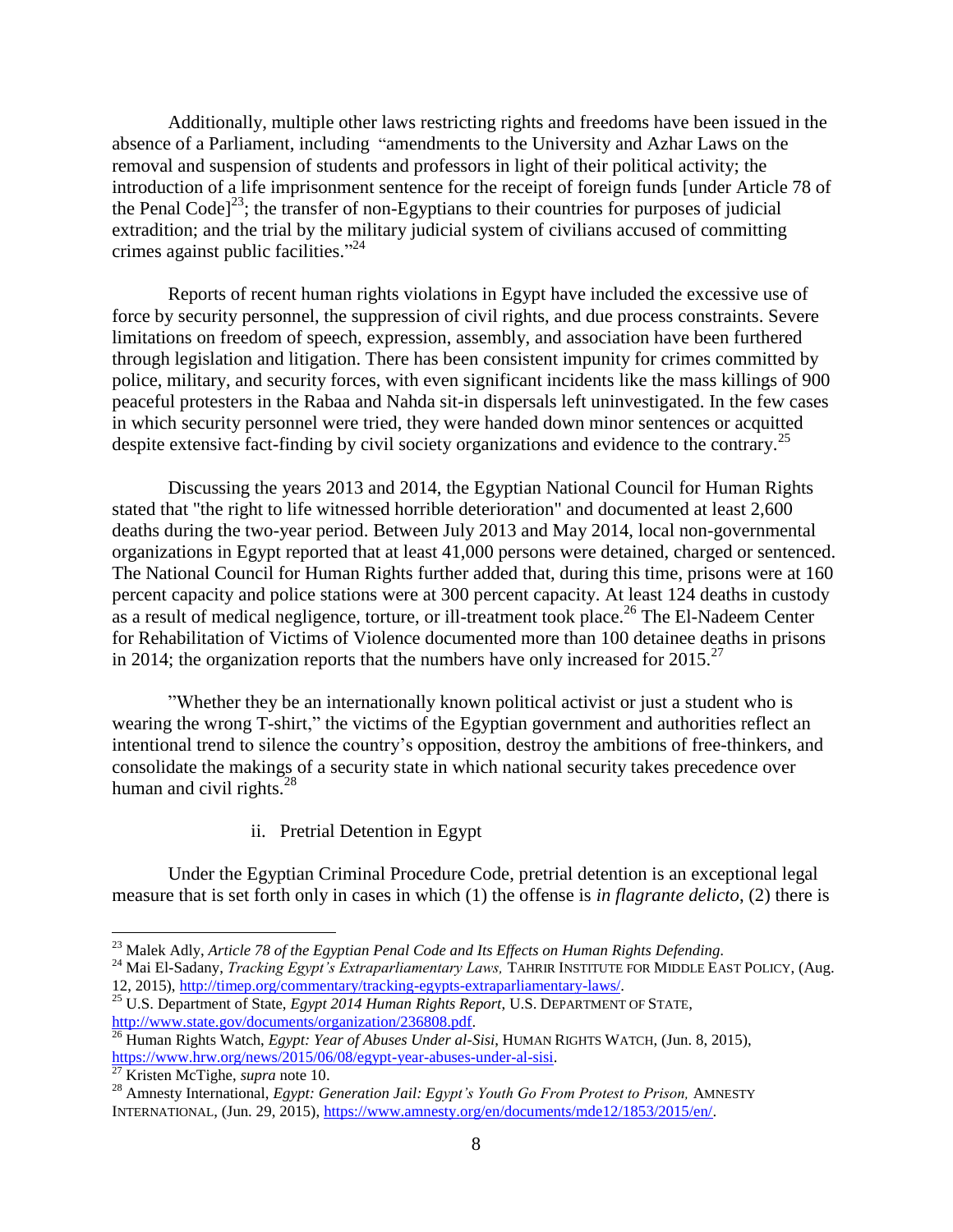fear that the accused may flee, (3) there is fear that the legal process may be impeded or harmed, (4) the case implicates security and public order, or (5) if the crime is a felony or misdemeanor punished with a prison sentence and the accused does not have a known residence in Egypt.<sup>29</sup>

In cases that meet the guidelines to qualify for pretrial detention, an arrested individual can initially be detained without charge for 15 days; this detention can then be extended for up to two additional 15-day periods, amounting to a total of 45 days.<sup>30</sup> If a judge determines that preliminary investigations are not yet complete at the 45-day mark, he may grant additional periods of detention renewal; the Prosecutor-General can review and/or receive complaints regarding the pretrial detention.<sup>31</sup> In total, the Egyptian Criminal Procedure Code stipulates that pretrial detention cannot be extended for more than one-third of the maximum penalty for the possible charges: a maximum of six months for misdemeanors, 18 months for felonies, and two years for crimes carrying death or life imprisonment.<sup>32</sup> In cases in which the detainee has already been sentenced to death or life imprisonment and he or she is appealing the detention or the court has granted a retrial, the referring court and the Court of Cassation enjoy the authority to extend pretrial detention in 45-day periods without a maximum time limit, effectively creating a set of circumstances in which authorities can allow for indefinite pretrial detention.<sup>33</sup> In practice, it has been reported that courts regularly renew detention orders at the prosecution's request and without considering the merits of the case; renewal hearings have been short and often last only a few minutes.<sup>34</sup>

Although the Egyptian Criminal Procedure Code sets forth a maximum of two years in pretrial detention for persons who have not been sentenced but face potential death or life imprisonment sentences, the Egyptian government consistently violates its own laws and recently kept pretrial detainees in detention even after the expiration of the two-year maximum. At least 700 detainees remain in pretrial detention beyond the two year maximum including, Mr. Shawkan Abou Zeid, a photojournalist who was arrested while he was covering the Rabaa sit-in dispersals and who has been diagnosed with Hepatitis C, facing severe health deteriorations while in detention.<sup>35</sup>

Under the rule of current President Abdul Fattah El-Sisi, pretrial detention has been used as a punitive measure against political prisoners<sup>36</sup>. The 2014 Department of State Human Rights Report notes an "increased use of pretrial detention" in Egypt. As per official Egyptian Prison Authority counts announced in December 2014, out of 12,800 persons detained since June 2013, 7,389 were still being held in remand detention; the Department of State reports that this number

<sup>29</sup> *Criminal Procedure Code*, Law No. 150 of 1950, Amended Law No. 83 of 2013, Art. 134, <http://www1.umn.edu/humanrts/research/Egypt/criminal-code.pdf> (unofficial English translation).

<sup>30</sup> *Criminal Procedure Code, supra* note 29, Art. 142.

<sup>31</sup> *Criminal Procedure Code, supra* note 29, Art. 143.

<sup>32</sup> *Id.*

<sup>33</sup> *Criminal Procedure Code, supra* note 29, Arts. 142-143.

<sup>34</sup> Amnesty International, *supra* note 28.

<sup>35</sup> Amnesty International, *Egypt: Photojournalist 'Shawkan' among 700 held for more than two years in pre-trial detention*, AMNESTY INTERNATIONAL, (Aug. 18, 2015), [https://www.amnesty.org/en/latest/news/2015/08/egypt](https://www.amnesty.org/en/latest/news/2015/08/egypt-photojournalist-shawkan-among-700-held-for-more-than-two-years-in-pre-trial-detention/)[photojournalist-shawkan-among-700-held-for-more-than-two-years-in-pre-trial-detention/.](https://www.amnesty.org/en/latest/news/2015/08/egypt-photojournalist-shawkan-among-700-held-for-more-than-two-years-in-pre-trial-detention/)

<sup>36</sup> ANHRI, *Extended Pre-trial Detention...Disguised Incarceration*, THE ARABIC NETWORK FOR HUMAN RIGHTS INFORMATION, (May 31, 2015), [http://anhri.net/?p=145083&lang=en.](http://anhri.net/?p=145083&lang=en)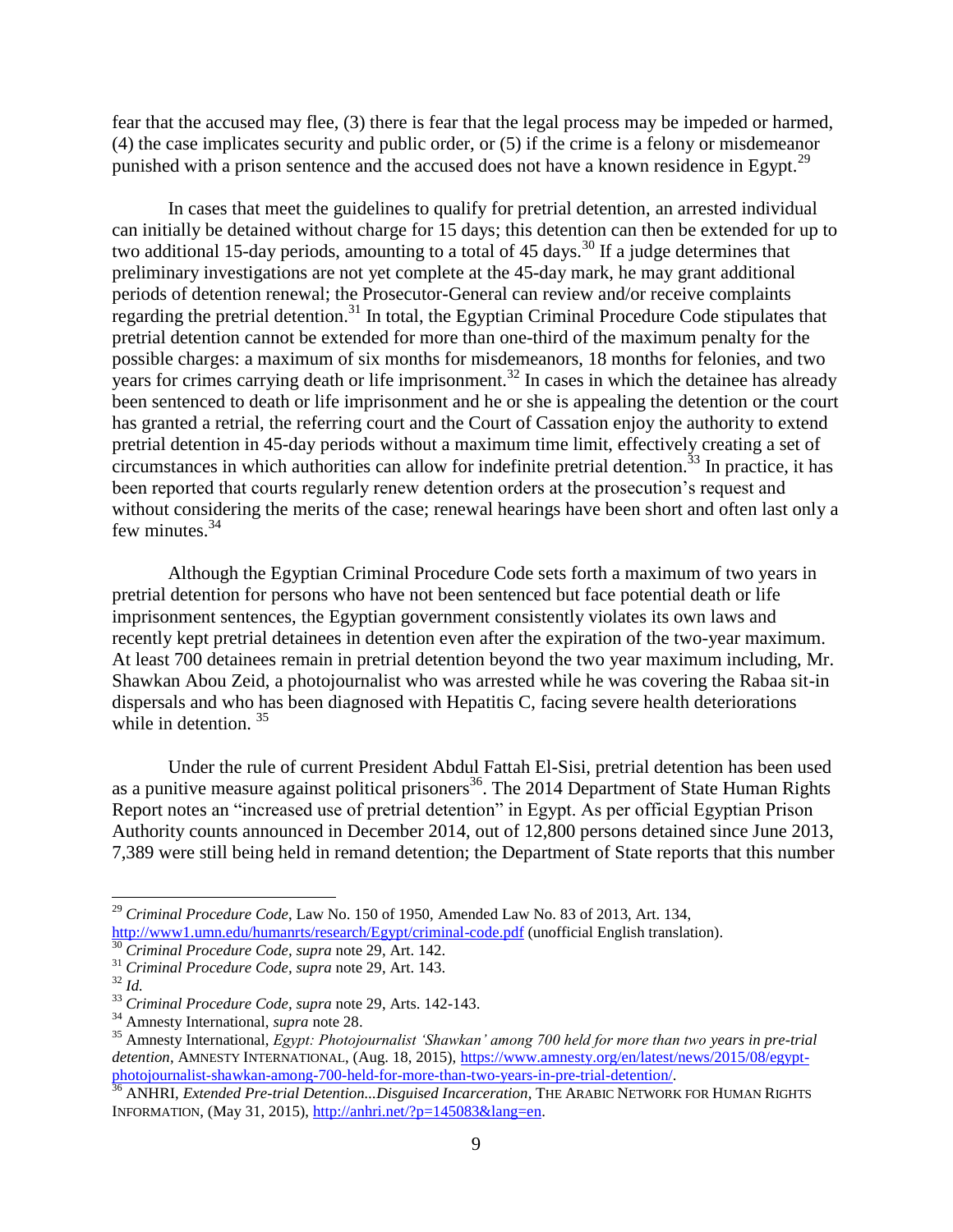alone reflects a 360% increase over the prior year's estimate of pretrial detainees.<sup>37</sup> With local human rights organizations suggesting that the total number of detainees is closer to  $40,000^{38}$  and no reported change in detention trends in the time since, the number of pretrial detainees is likely to be even higher.

### iii. The Detention of Mahmoud Mohamed Hussein

On January 25, 2014, 18 year old Mahmoud Mohamed Ahmed Hussein participated in a protest to commemorate the third anniversary of the January 25 Revolution and to demonstrate opposition to the Muslim Brotherhood and the military in Cairo, Egypt. When heading home in a bus, Mr. Hussein was stopped by police officers at a checkpoint in El-Marg (North-East Cairo); Mr. Hussein had no identifying characteristics about him save for a January 25 scarf and a t-shirt with "a nation without torture" slogan that he was wearing. At the checkpoint, police decided to detain Mr. Hussein. When he asked why he was being detained, Mr. Hussein was beaten by plainclothes police officers for about 30 minutes and then forcibly and violently dragged by his feet to the nearest police station. At El-Marg Police Station, Mr. Hussein was again beaten for about an hour by policemen in what is popularly-referred to as a prison "welcoming party." The police then accused Mr. Hussein of possessing Molotov cocktails and hand grenades, belonging to a banned group, protesting without authorization, and receiving money to protest.<sup>39</sup>

Mr. Hussein was kept in a small cell that was infested with insects with a total of 50 detainees despite the fact that reports indicate it was designed to house only 16 persons.<sup>40</sup> His cellmates beat and threatened him at the instruction of the officers. Afterward, he was taken to a National Security investigation. At the investigation, an officer told Mr. Hussein that he would be filmed while reading a confession that was written for him by the officers; when Mr. Hussein refused, he was again violently beaten and tortured. Electric shocks were administered to his back, hands, and testicles for over four hours. Desperate to stop the torture, Mr. Hussein agreed under immense duress to falsely "confess" to the "crimes" of which the policemen had initially accused him. National Security officers then filmed this confession which was solely and directly a result of duress, cruel, inhuman and degrading treatment and torture. Later, Mr. Hussein's family members also reported that they observed physical signs that Hussein was tortured when they visited him in detention. 41

After his recorded confession, Mr. Hussein was then taken to the State Security Prosecutor; there, he denied all accusations and told the Prosecutor that he had been forced to confess. Despite Mr. Hussein's complaint, the Prosecutor did not refer him to forensic examination to investigate his claims of torture. Mr. Hussein was then kept at El-Marg Police Station for six days. He was later transferred to the Abu Zabaal Prison and remained there until

l

<sup>39</sup> Aftab Ali, *Amnesty International: Egyptian teenager has been in jail for over 500 days - for wearing an antitorture T-shirt,* INDEPENDENT, (Jun. 16, 2015), [http://www.independent.co.uk/news/world/middle-east/amnesty](http://www.independent.co.uk/news/world/middle-east/amnesty-international-egyptian-teenager-has-been-in-jail-for-over-550-days-for-wearing-an-anti-10324121.html)[international-egyptian-teenager-has-been-in-jail-for-over-550-days-for-wearing-an-anti-10324121.html.](http://www.independent.co.uk/news/world/middle-east/amnesty-international-egyptian-teenager-has-been-in-jail-for-over-550-days-for-wearing-an-anti-10324121.html)

<sup>40</sup> Amnesty International, *Urgent Action: Mahmoud Hussein's Detention Order Extended,* AMNESTY INTERNATIONAL, (Oct. 19, 2015)[, http://www.amnestyusa.org/sites/default/files/uaa28614\\_3.pdf.](http://www.amnestyusa.org/sites/default/files/uaa28614_3.pdf)

<sup>37</sup> U.S. Department of State, *supra* note 25.

<sup>38</sup> Mada Masr, *Over 40,000 detained and prosecuted since July, Wikithawra reports*, MADA MASR, (May 25, 2014), [http://www.madamasr.com/news/over-40000-detained-and-prosecuted-july-wikithawra-reports.](http://www.madamasr.com/news/over-40000-detained-and-prosecuted-july-wikithawra-reports)

<sup>41</sup> Amnesty International, *supra* note 28.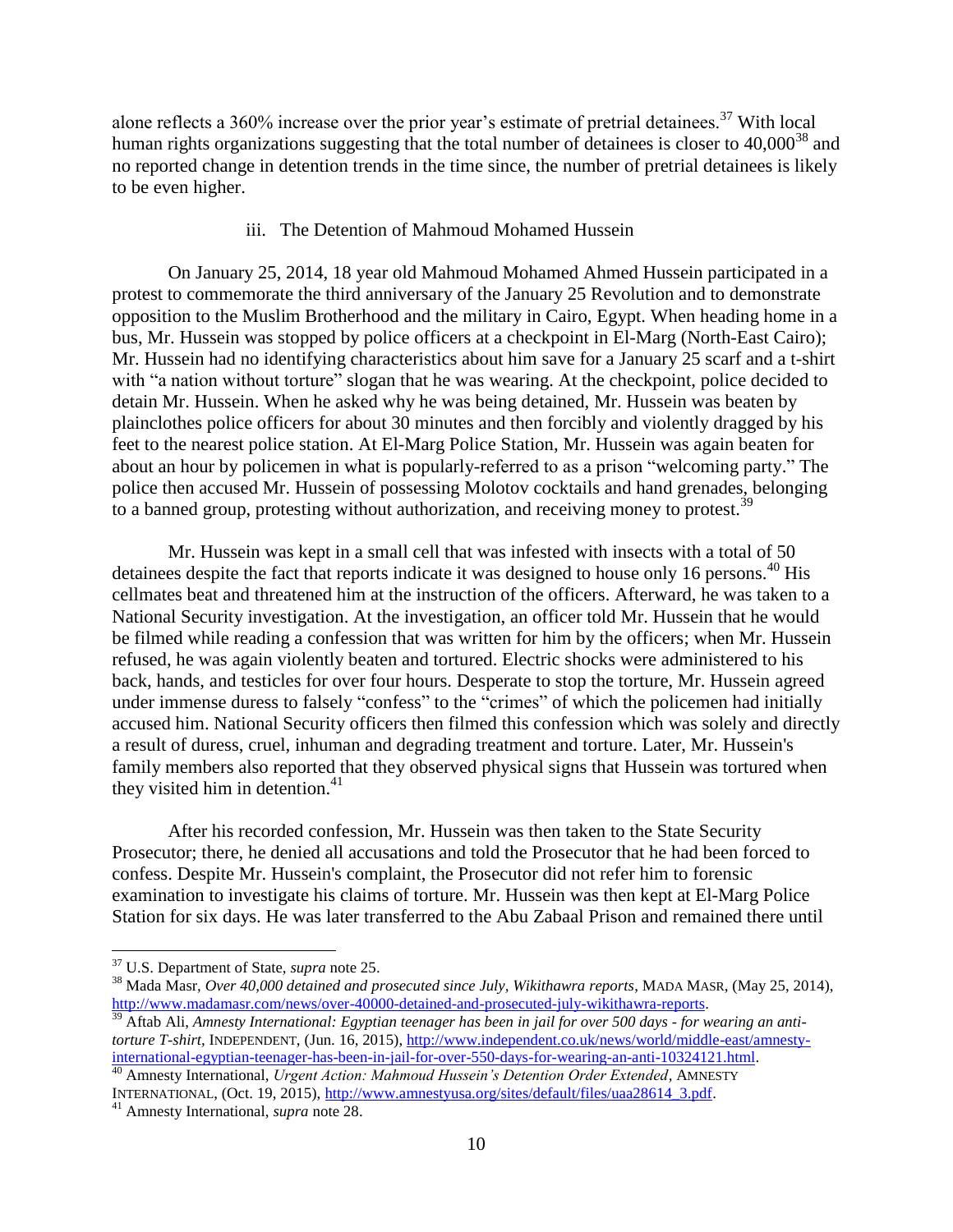May 2014. In May, he was then transferred to the Cairo Appeals Prison and kept there until July 25, 2015. In July, he was then transferred to Tora Investigations Prison where he remains today. Mr. Hussein has reported being severely beaten by prison guards while in detention on at least two separate occasions in July 2014 and July 2015; during one of the incidents, two prison guards punched him in the stomach and slapped him across the face when he attempted to collect his belongings before a prison transfer. Although his family and attorneys submitted complaints to report such abuses, the Prosecutor-General has not informed them of the findings of the investigation or any resolution to the complaints.<sup>42</sup> While in detention, Mr. Hussein has celebrated his 19th birthday, has been forced to put his academic studies on hold, and has missed his brother's wedding.<sup>43</sup>

To date Mr. Hussein has not been formally charged with a single crime and has not been referred to trial. Although the presiding judge of the Cairo Criminal Court has made determinations regarding the continued pretrial detention of Mr. Hussein in 15-day or 45-day intervals as technically allowed by Egypt's Criminal Procedure Code, at least 22 of the instances in which the judge made a detention renewal decision were made while Mr. Hussein was absent from the courtroom. The Ministry of Interior claimed that "security reasons were behind the inability to transfer prisoners to court."<sup>44</sup> Additionally, the court has delayed at least 24 of Mr. Hussein's detention renewal hearings for five to seven day periods at a time, depriving the process of regularity. By the next renewal session (scheduled for November 16, 2015), Mr. Hussein will have been in pretrial detention for 666 days.<sup>45</sup>

b. Legal Analysis

For the reasons set forth below, the detention of Mr. Hussein constitutes an arbitrary deprivation of his liberty<sup>46</sup> under Category I, Category II, Category III, and Category V as set forth by the United Nations Working Group on Arbitrary Detention (herein, the Working Group).

Egypt is a state party to the International Covenant on Civil and Political Rights  $(ICCPR).$ <sup>47</sup> The rights enshrined in the ICCPR are incorporated into Egyptian domestic law and

<sup>42</sup> Amnesty International, *Jailed Student Beaten for Moving Possessions,* AMNESTY INTERNATIONAL, (Jul. 16, 2015), [http://www.amnestyusa.org/sites/default/files/uaa28614.pdf.](http://www.amnestyusa.org/sites/default/files/uaa28614.pdf)

<sup>43</sup> Amnesty International, *supra* note 28.

<sup>44</sup> Amira El-Fekki, *supra* note 2.

<sup>45</sup> *Egypt renews detention of students held over anti-torture T-shirts: activists*, ALBAWABA, (Oct. 8, 2015), [http://www.albawaba.com/news/egypt-renews-detention-students-held-over-anti-torture-t-shirts-activists-752508.](http://www.albawaba.com/news/egypt-renews-detention-students-held-over-anti-torture-t-shirts-activists-752508)

<sup>&</sup>lt;sup>46</sup> An arbitrary deprivation of liberty is defined as a "depriv[ation] of liberty except on such grounds and in accordance with such procedures as are established by law." *International Covenant on Civil and Political Rights*, GA Res 2200A (XXI), 21 U.N. GAOR Supp. (No. 16), at 52, UN Doc. A/6316 (1966), 999 U.N.T.S. 171, entered into force Mar. 23, 1976, Art. 9(1) [hereinafter ICCPR]. Such a deprivation of liberty is specifically prohibited by international law. *Id*. "No one shall be subjected to arbitrary arrest, detention or exile." *Universal Declaration of Human Rights*, G.A. Res. 217A (III), U.N. Doc. A/810, Art. 9 (1948) [hereinafter *Universal Declaration*]. "Arrest, detention or imprisonment shall only be carried out strictly in accordance with the provisions of the law." *Body of Principles for the Protection of Persons under Any Form of Detention or Imprisonment*, GA Res. 47/173, 43 U.N. GAOR Supp. (No. 49) 298, A/43/49, Dec. 9, 1998, Principle 2 [hereinafter *Body of Principles*].

<sup>47</sup> *United Nations Treaty Status: ICCPR*, [http://treaties.un.org/Pages/ViewDetails.aspx?src=TREA](http://treaties.un.org/Pages/ViewDetails.aspx?src=TREA%20TY&mtdsg_no=IV-4&chapter=4&lang=en#EndDec)  [TY&mtdsg\\_no=IV-4&chapter=4&lang=en#EndDec.](http://treaties.un.org/Pages/ViewDetails.aspx?src=TREA%20TY&mtdsg_no=IV-4&chapter=4&lang=en#EndDec)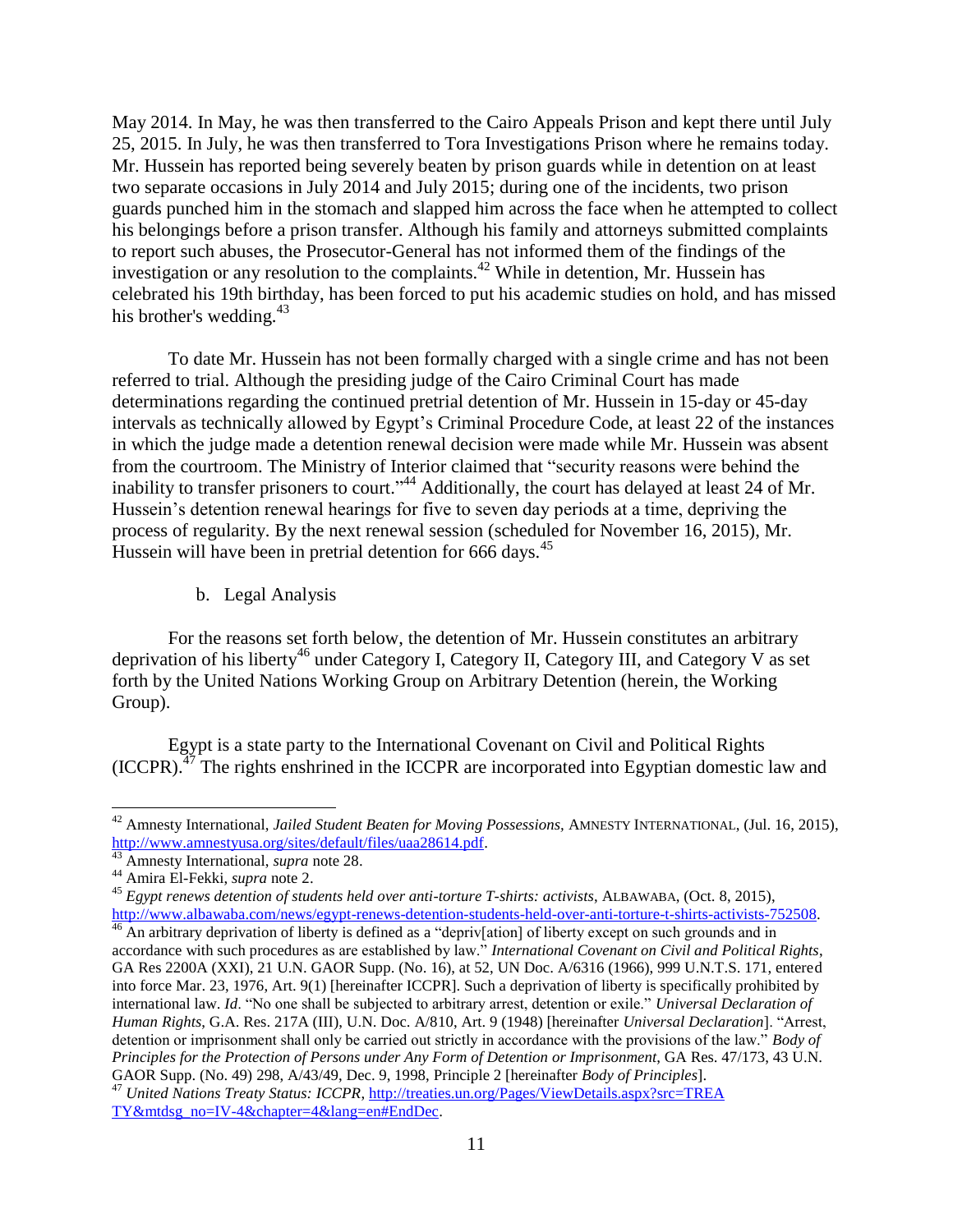are binding on the Government of the Arab Republic of Egypt through Article 93 of the Egyptian Constitution: "The State shall be bound by the international human rights agreements, covenants and conventions ratified by Egypt, and which shall have the force of law after publication in accordance with the prescribed conditions." 48

## i. Category I: No Basis for Detention

The detention of Mr. Hussein is arbitrary under Category I.

A detention is arbitrary under Category I when it is "clearly impossible to invoke any legal basis justifying the deprivation of liberty."<sup>49</sup>

First, it is clearly impossible to invoke any legal basis for Mr. Hussein's continued pretrial detention with near-automatic renewals. Detention renewals have been granted by the court at least 22 times without the hearing of testimony and without the submission or review of any evidence as to why Mr. Hussein must be detained while awaiting charges.

Under the Egyptian Criminal Procedure Code, pretrial detention is an exceptional legal measure that is set forth only in cases in which (1) the offense is *in flagrante delicto*, (2) there is fear that the accused may flee, (3) there is fear that the legal process may be impeded or harmed, (4) the case implicates security and public order, or (5) if the crime is a felony or misdemeanor punished with a prison sentence and the accused does not have a known residence in Egypt.<sup>50</sup> In cases that meet the guidelines to qualify for pretrial detention, an arrested individual can initially be detained without charge for 15 days; this detention can then be extended for up to two additional 15-day periods, amounting to a total of 45 days. If a judge determines that preliminary investigations are not yet complete at the 45-day mark, he may grant additional periods of detention renewal; the Prosecutor-General can review and/or receive complaints regarding the pretrial detention. Ultimately, the Egyptian Criminal Procedure Code stipulates that pretrial detention cannot be extended for more than one-third of the maximum penalty for the possible charges: a maximum of six months for misdemeanors, 18 months for felonies, and two years for crimes carrying death or life imprisonment. $51$ 

Mr. Hussein was not detained while committing any offense; rather, he was detained while passing through a police checkpoint much like any citizen. Throughout the legal process, there has been no indication that Mr. Hussein may flee. There is no evidence to suggest that Mr. Hussein has been unwilling to cooperate with the authorities or that his temporary release would impede or harm the legal process. When Mr. Hussein has appeared in court, he has done so respectfully and, in the rare occasions that he has been allowed to do so, he has been a full participant in the process. Additionally, Mr. Hussein has a known residence in Egypt and no plans to depart Egypt. Since his birth, he has taken clear steps to establish a permanent home in Egypt, he is enrolled in the Egyptian schooling system, his family resides in Egypt, and he has no passport or means by which to leave the country.

<sup>48</sup> *Constitution of the Arab Republic of Egypt*, (2014), [http://www.sis.gov.eg/Newvr/Dustor-en001.pdf.](http://www.sis.gov.eg/Newvr/Dustor-en001.pdf)

<sup>49</sup> *Revised Methods of Work*, *supra* note 15, ¶ 8(a).

<sup>50</sup> *Criminal Procedure Code, supra* note 29, Art. 134.

<sup>51</sup> *Criminal Procedure Code, supra* note 29, Arts. 142-143.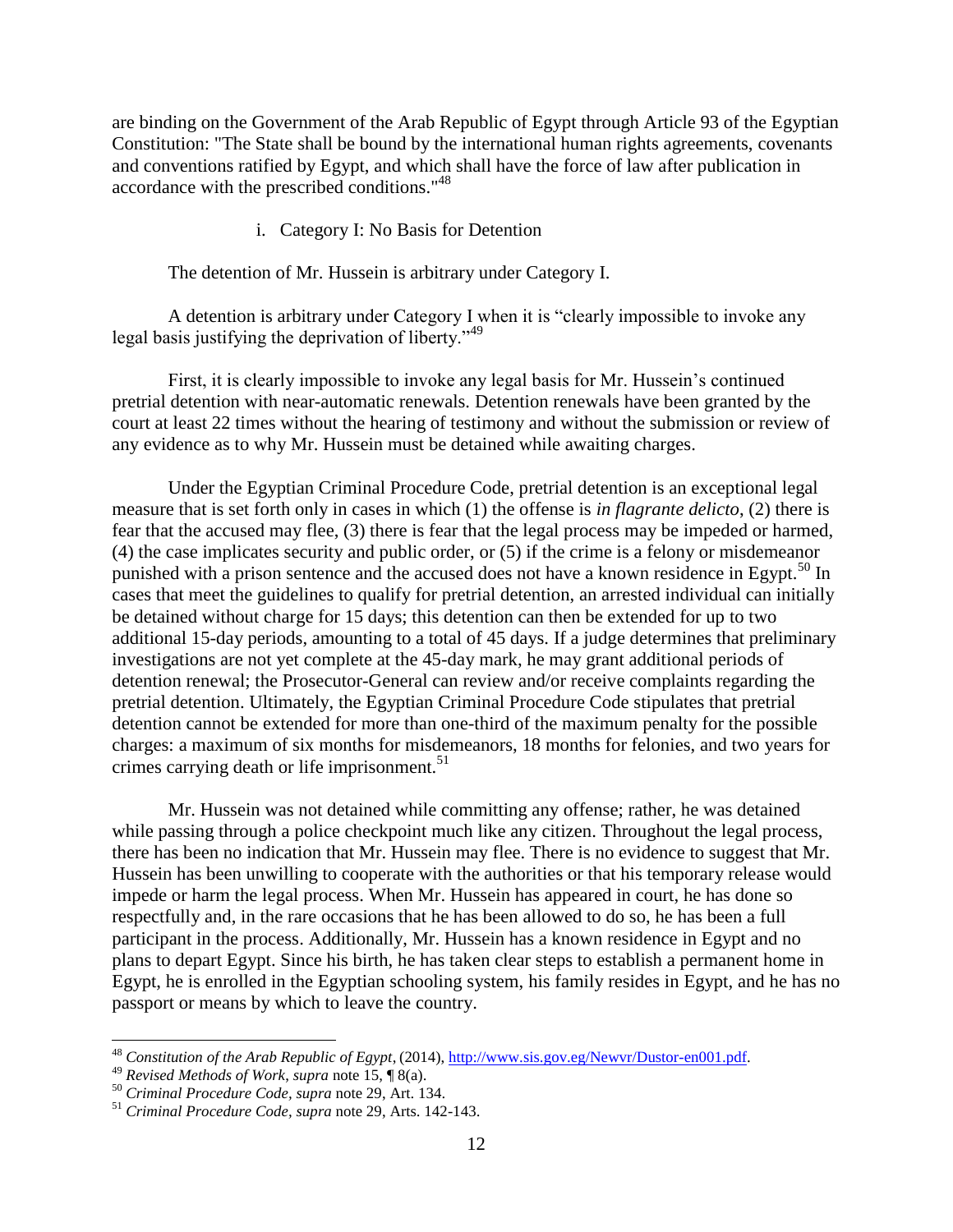While many of the accusations leveled against Mr. Hussein thus far, including belonging to a "terrorist" group and possessing explosives, implicate security or public order and potentially carry sentences of life imprisonment or death, over a period of more than 650 days, authorities have failed to file a single charge against Mr. Hussein. There is absolutely no evidence by which to justify the possibility that Mr. Hussein has been involved in any of the accused crimes mentioned at various points by authorities. In particular, Mr. Hussein's purported "confession" was a direct and sole resort of torture and duress, which he recanted as soon as he was out of the hands of his torturers. Under Article 55 of the Egyptian Constitution<sup>52</sup>, statements made under the threat of or as a result of torture "shall be disregarded and not... relied upon"; thus, Mr. Hussein's confession must be discarded.

The fact that authorities have left Mr. Hussein in pretrial detention for over 650 days without presenting evidence or charges for such serious alleged crimes, indicates that the Government has no valid claim against Mr. Hussein.

Second, the provisions of Egypt's Criminal Procedure Code on pretrial detention that have been invoked to keep Mr. Hussein in pretrial detention without charges or evidence against him violate both domestic and international law and cannot serve as a basis by which the Government of Egypt continues to extend Mr. Hussein's detention.

Under its constitutional obligations enshrined in Article 54 of the Egyptian Constitution<sup>53</sup>, Article 6 of the African Charter on Human and Peoples' Rights<sup>54</sup>, and Articles 9-11 of the ICCPR<sup>55</sup>, Egypt has a duty to safeguard the personal freedoms, liberties, and due process rights of its citizens, while protecting them from arbitrary detention. Egypt must further ensure that its pretrial detention legal regime and practices do not violate Article 9(3) of the ICCPR which states that the Government must guarantee that "anyone arrested or detained on a criminal charge… be brought promptly before a judge or other officer authorized by law to exercise judicial power" and that detainees be entitled to "trial within a reasonable time or... release."<sup>56</sup> In considering what is reasonable, the judicial officer must ask whether the justification put forward for detaining the accused can justify the time the accused has spent in detention prior to the adjudication. The diligence of the prosecuting or investigating authority in bringing the case to trial, the complexity of the case, the conduct of the accused, and the proportionality of the detention period to the penalty that may be imposed for the offense are all factors to be considered.<sup>57</sup>

<sup>52</sup> *Constitution of the Arab Republic of Egypt, supra* note 48, Art. 55.

<sup>53</sup> *Constitution of the Arab Republic of Egypt, supra* note 48, Art. 54.

<sup>54</sup> *African Charter on Human and Peoples' Rights ("Banjul Charter")*, ORGANIZATION OF AFRICAN UNITY, Jun. 27, 1981, CAB/LEG/67/3 rev. 5, 21 I.L.M. 58 (1982).

<sup>55</sup> *ICCPR*, *supra* note 46, Art. 9-11.

<sup>56</sup> *ICCPR*, *supra* note 46, Art. 9.

<sup>57</sup> American Bar Association, *Handbook of International Standards of Pretrial Detention Procedure,* ABA RULE OF LAW INITIATIVE,

https://www.ilsa.org/jessup/jessup16/Batch%201/handbook of international standards on pretrial detention proc edure 2010 eng.authcheckdam.pdf.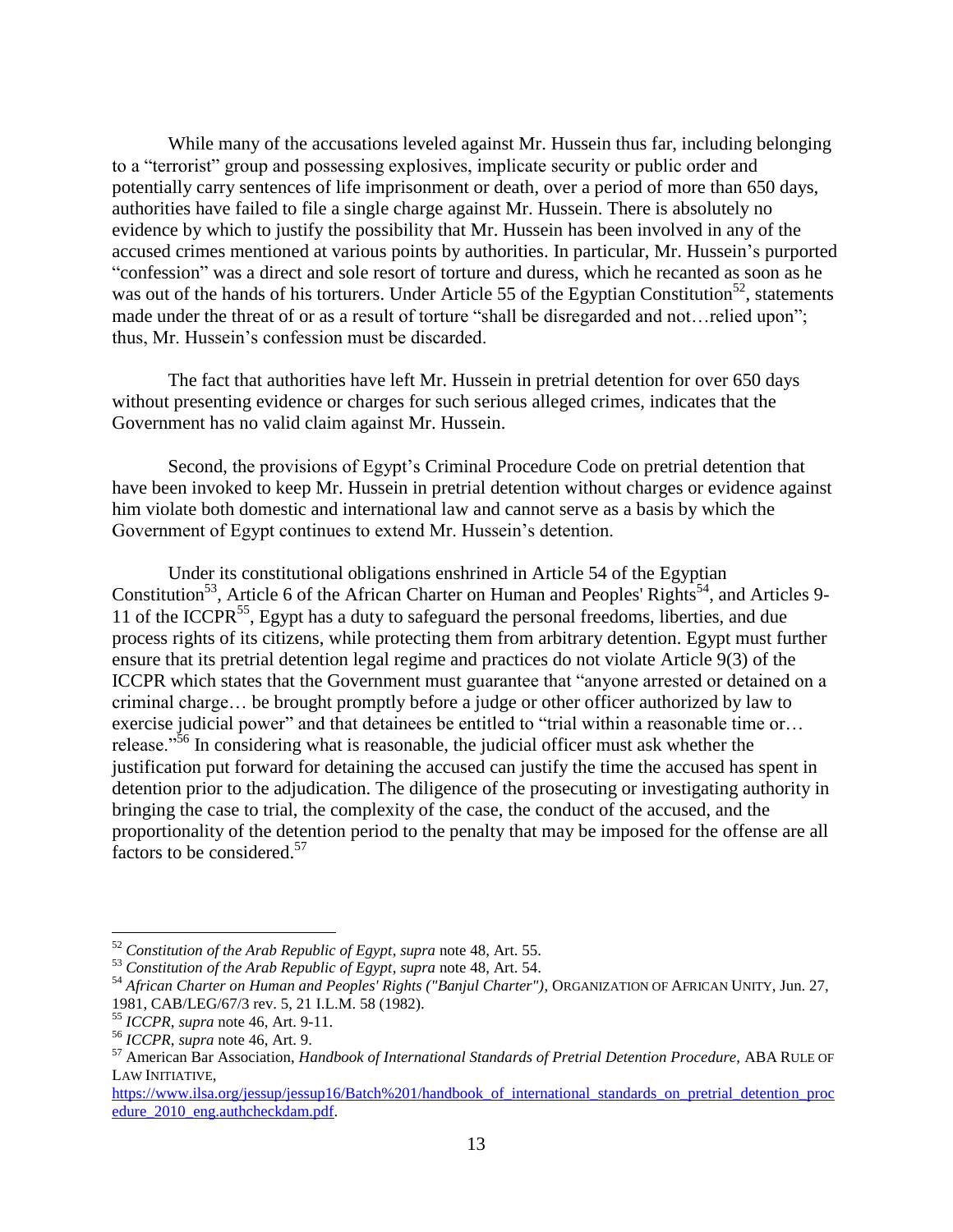General Comment No.  $8(1982)^{58}$  of the United Nations Human Rights Committee explains the notion of "promptly" by reference to a period of a few days, implying that a detainee must be informed of the charges against him within a period as short as possible.<sup>59</sup> Further, the General Comment states that pretrial detention must not be arbitrary, it must be based on grounds and procedures established by law, it must be backed by information of the reasons for such detention, court control of the detention must be available, and compensation in the case of a breach must be provided. Even after a detainee has been brought before a judge to make detention renewal determinations, the absence of "satisfactory" explanations for why a detainee continued to be in pretrial detention without having been tried for a period of one year and nine months was unreasonable and a violation of Article  $9(3)$  of the ICCPR.<sup>60</sup>

The African Commission on Human and Peoples' Rights has similarly stated that the need for continued pretrial detention should be based on an assessment of whether there are sufficient legal reasons, whether investigating authorities are exercising due diligence, whether detention pending trial is necessary and proportionate, and what measures can be taken to safeguard the wellbeing of the detainee.<sup> $61$ </sup> The Commission has also held that the failure or negligence of security agents to "scrupulously" adhere to the requirement that they submit reasons for the arrest of a detainee and inform him promptly of any charges against him is a violation of the right to a fair trial.<sup>62</sup> The 2011 Report of the UN Working Group on Arbitrary Detention concludes that "any detention must be exceptional and of short duration."<sup>63</sup>

The provisions of the Egyptian Criminal Procedure Code on the issue of pretrial detention are based on guidelines that are vague and subject to excessive discretion, facilitate pretrial detention for disproportionately lengthy periods of up to two years, and leave little to no recourse for detainees wishing to challenge their continued detention – all of which violate Egypt's international and regional human rights obligations. The categories allowing pretrial detention employ terms like "security or public order," leaving overly broad discretion and subjective determinations to the justices and the Prosecutor-General aligned with the State in Egypt and who are unlikely to make determinations in favor of prisoners of conscience. Further, the fact that pretrial detainees who face possible charges for crimes that carry death or life imprisonment sentences can be kept in detention for up to two years is egregious. Finally, the fact that pretrial detainees are only allowed to appeal their detentions via court hearings, many of

<sup>60</sup> *See* Human Rights Committee, *A. Perkins v. Jamaica*, Communication No. 733/1997, ¶ 11.3.

<sup>58</sup> *General Comment No. 8: Article 9 (Right to Liberty and Security of Persons)*, UN HUMAN RIGHTS COMMITTEE, Jun. 30, 1982, ¶2.

<sup>&</sup>lt;sup>59</sup> The Human Rights Committee has previously found that a period of 7 or 9 days is not acceptable under Article 9(2) of the ICCPR. *See* Human Rights Committee, *Grant v. Jamaica*, Communication No. 597/1994, ¶ 8.1; *see also* Human Rights Committee, *Morrison v. Jamaica*, Communication No. 663/1995. ¶ 8.2; *see also* Human Rights Committee, *Kurbanov v. Tajikistan*, Communication No. 1096/2002, ¶ 7.2; *see also* Human Rights Committee, *A. Berry v. Jamaica*, Communication No. 330/1988, ¶ 5.6.

<sup>61</sup> *Guidelines on the Conditions of Arrest, Police Custody and Pre-Trial Detention in Africa*, AFRICAN COMMISSION ON HUMAN AND PEOPLES' RIGHTS,

[http://www.achpr.org/files/instruments/guidelines\\_arrest\\_detention/guidelines\\_on\\_arrest\\_police\\_custody\\_detention.](http://www.achpr.org/files/instruments/guidelines_arrest_detention/guidelines_on_arrest_police_custody_detention.pdf) [pdf.](http://www.achpr.org/files/instruments/guidelines_arrest_detention/guidelines_on_arrest_police_custody_detention.pdf) 

<sup>&</sup>lt;sup>62</sup> ACHPR, *Huri-Laws (on behalf of the Civil Liberties Organisation) v. Nigeria*, Communication No. 225/98, decision adopted during the 28th Ordinary Session, 23 October – 6 November 2000, ¶ 43-44.

<sup>63</sup> *Report of the Working Group on Arbitrary Detention*, UNITED NATIONS HUMAN RIGHTS COUNCIL, A/HRC/16/47, Jan. 19, 2011.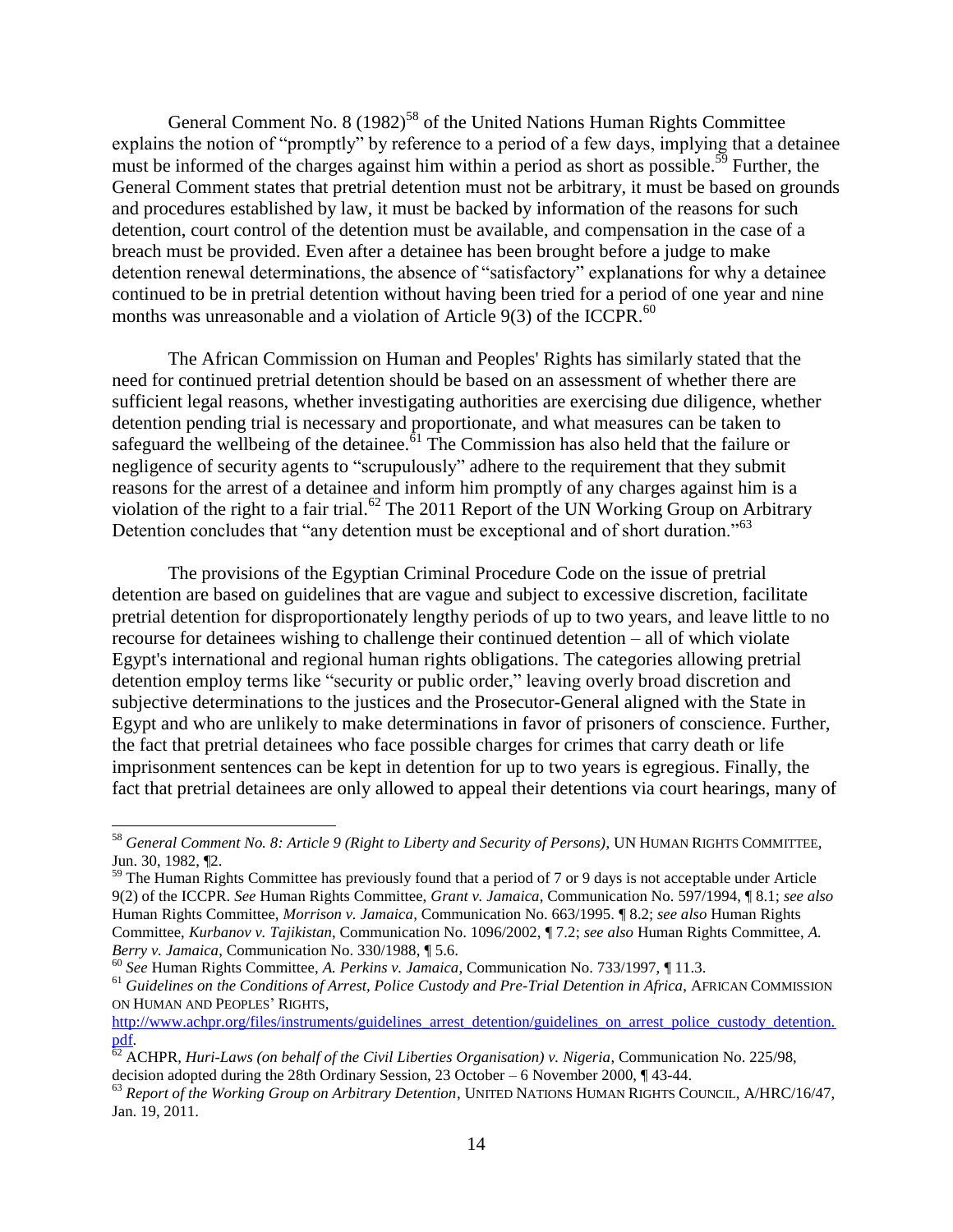which they are prevented from attending, and via formal complaints to the Prosecutor-General, who is generally complicit in the crackdown against prisoners of conscience, ensures that pretrial detainees are left without effective recourse and their cases without independent or impartial review.

Third, it must be noted that the provisions governing the crimes of which Mr. Hussein has been accused are (1) vague and legally problematic and (2) have increasingly been leveled by the State against prisoners of conscience in contexts in which the accused persons have committed no crime and there has been no legal basis by which to detain them.

Mr. Hussein presumably faces overly vague accusations under the Protest Law (and its predecessor: the Illegal Assembly Law of 1914), the Law on Weapons and Ammunition, and the Penal Code provisions on terrorism (with possible, unconstitutional retroactive application of the Terrorism Law). The Protest Law, which effectively bans most protests and places severe restrictions on those that are allowed to take place, violates Egypt's obligations to respect the right of citizens to peaceful assembly and its duty to limit any restrictions on the right to peaceful assembly only to what is necessary and proportionate.<sup>64</sup> The Penal Code provisions on terrorism<sup>65</sup> and subsequent Terrorism Law include terms that are overly broad in violation of international law resulting in a legal framework in which protestors and political opponents can be tried for "terrorist" crimes just for holding non-violent and political opinions.<sup>66</sup>

Human rights organizations have documented trends by the Government of Egypt to charge political activists and journalists with terrorism charges and accusations similar to those leveled against Mr. Hussein in an effort to quiet political dissent. Arbitrary and politically motivated arrests have soared in recent years. <sup>67</sup> Many arrests have been undertaken under the Protest Law and Penal Code; Egyptian and international human rights organizations have consistently called for amendments to revoke these overly broad provisions that enable the government to detain dissenters and criminalize manifestations of expression, assembly, and association.<sup>68</sup> Thus, there is significant evidence to indicate that even if Mr. Hussein is finally charged with a crime, his ultimate charge, trial, and sentencing will be part of a larger unlawful initiative by the Government of Egypt to take punitive measures against non-violent, peaceful protesters and opposition members rather than because the accused in question is actually thought to have committed the alleged crimes in question.

ii. Category II: Substantive Fundamental Rights

The detention of Mr. Hussein is arbitrary under Category II.

<sup>64</sup> Human Rights Watch, *Egypt: Draft Law Would Effectively Ban Protests,* HUMAN RIGHTS WATCH, (Oct. 30, 2013), [https://www.hrw.org/news/2013/10/30/egypt-draft-law-would-effectively-ban-protests.](https://www.hrw.org/news/2013/10/30/egypt-draft-law-would-effectively-ban-protests)

<sup>65</sup> Mai El-Sadany, *Legislating Terror in Egypt*, TAHRIR INSTITUTE FOR MIDDLE EAST POLICY, [http://timep.org/esw/articles-analysis/legislating-terror-in-egypt/.](http://timep.org/esw/articles-analysis/legislating-terror-in-egypt/) 

<sup>66</sup> Human Rights Watch, *supra* note 21.

<sup>67</sup> Joe Stork, *Egypt's Political Prisoners,* HUMAN RIGHTS WATCH, (Mar. 6, 2015), [https://www.hrw.org/news/2015/03/06/egypts-political-prisoners.](https://www.hrw.org/news/2015/03/06/egypts-political-prisoners)

<sup>68</sup> Human Rights Watch, *Egypt: High Price of Dissent*, HUMAN RIGHTS WATCH, (Feb. 19, 2014), [https://www.hrw.org/news/2014/02/19/egypt-high-price-dissent.](https://www.hrw.org/news/2014/02/19/egypt-high-price-dissent)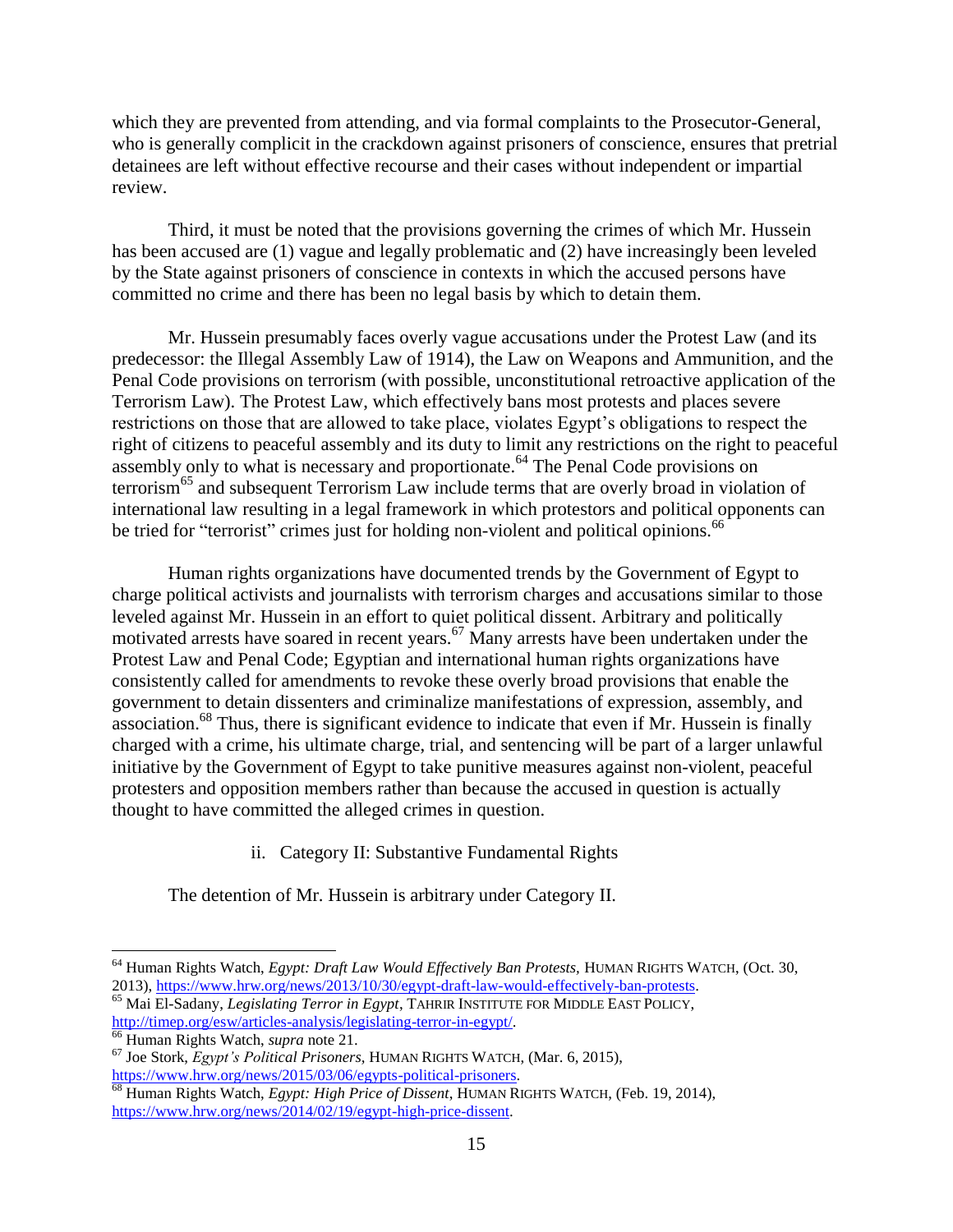A detention is arbitrary under Category II when the detention results from the exercise of fundamental rights protected by international law. More specifically, the detention results "[w]hen the deprivation of liberty results from the exercise of the rights or freedoms guaranteed by articles 7, 13, 14, 18, 19, 20, and 21 of the Universal Declaration of Human Rights and, and insofar as States parties are concerned, by articles 12, 18, 19, 21, 22, 25, 26, and 27 of the International Covenant on Civil and Political Rights."<sup>69</sup> In light of this, the detention of Mr. Hussein is arbitrary because the detention resulted from his exercise of (1) his right to freedom of opinion and expression<sup>70</sup> and (2) his right to freedom of peaceful assembly and association.<sup>71</sup>

> 1. The Egyptian Government Detained Mr. Hussein Because He Exercised His Rights to Freedom of Opinion and Expression

The Egyptian Government detained Mr. Hussein because he exercised his rights to freedom of opinion and expression when he wore a January 25 Revolution scarf and a t-shirt that called for a "nation without torture."

Freedom of opinion and expression are guaranteed under international law by Article 19(1)-(2) of the ICCPR<sup>72</sup> and Article 19 of the UDHR<sup>73</sup>. The Human Rights Committee has determined that this right includes the right to express a dissenting political opinion.<sup>74</sup> In addition to these obligations under international law, Egypt is bound by Article 65 of its own Constitution<sup>75</sup> to respect the right of its citizens to freedom of opinion "verbally, in writing, through imagery, or by other means of expression and publication." The United Nations Declaration on Human Rights Defenders defines human rights defenders as "individuals, groups and associations … contributing to … the effective elimination of all violations of human rights and fundamental freedoms of peoples and individuals" and establishes protections for such individuals.<sup>76</sup>

Although the right to freedom of opinion and expression is not absolute under international law, Mr. Hussein's exercise of his right does not fall under the acceptable limitations set forth by Article 19(3) of the ICCPR. Article 19(3) allows for certain restrictions provided by law and necessary "for respect of the rights or reputations of others" or "for the protection of national security or of public order...or of public health or morals."<sup>77</sup> The Human Rights Committee has also found that because there is no legitimate restriction under Article 19(3) which would justify the arbitrary arrest, torture, and threats to life of a human rights defender, "the question of deciding which measures might meet the 'necessity' test in such situations does not arise."<sup>78</sup>

<sup>69</sup> *Revised Methods of Work*, *supra* note 15, ¶ 8(b).

<sup>70</sup> *ICCPR*, *supra* note 46, Art. 19.

<sup>71</sup> *ICCPR*, *supra* note 46, Arts. 21-22.

<sup>72</sup> *ICCPR*, *supra* note 46, Art. 19.

<sup>73</sup> *Universal Declaration, supra* note 46, Art. 19.

<sup>74</sup> *General Comment No. 34 (2011) on Article 19: Freedom of Expression*, UN HUMAN RIGHTS COMMITTEE,

CCPR/C/GC/34, Sep. 12, 2011, ¶ 11.

<sup>75</sup> *Constitution of the Arab Republic of Egypt, supra* note 48, Art. 65.

<sup>76</sup> Office of the High Commissioner for Human Rights, *Who is a defender,* UNITED NATIONS HUMAN RIGHTS, [http://www.ohchr.org/EN/Issues/SRHRDefenders/Pages/Defender.aspx.](http://www.ohchr.org/EN/Issues/SRHRDefenders/Pages/Defender.aspx)

<sup>77</sup> *ICCPR*, *supra* note 46, Art. 19.

<sup>78</sup> *Njaru v. Cameroon*, UNHRC, Views of 3 April 2007, UN Doc. CCPR/C/89/D/1353/2005, ¶ 6.4.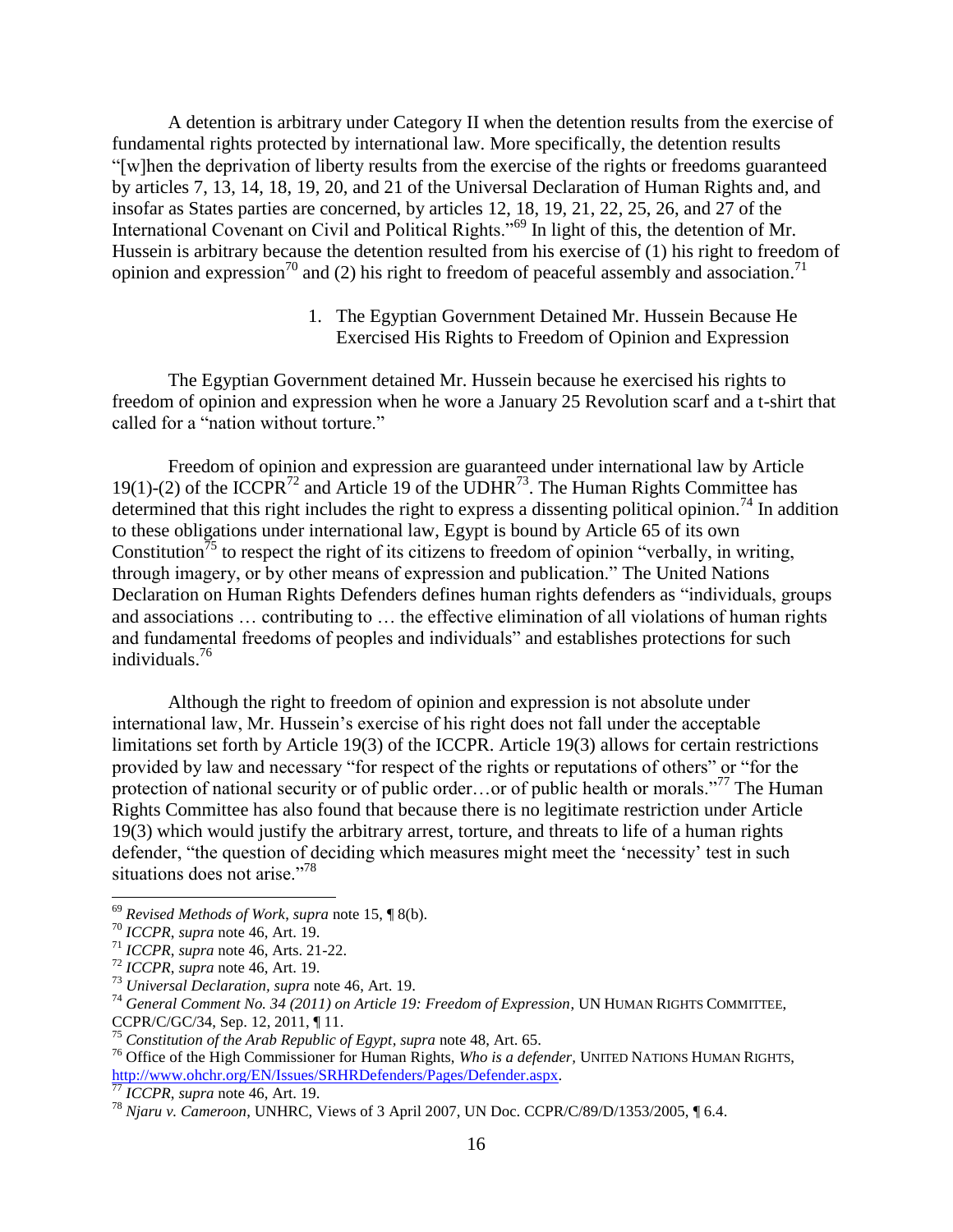When police arbitrarily detained Mr. Hussein at El-Marg checkpoint, the only factors that distinguished him from any other passerby were his scarf and t-shirt. The failure of the State to identify evidence upon which to justify the detention of Mr. Hussein indicates that his political opinions and his status as a human rights defender are the only factors upon which the State made its decision to carry out Mr. Hussein's detention.

The detention of Mr. Hussein based on his decision to wear a scarf and t-shirt that convey political opinion and identify him as a human rights defender is not a restriction on freedom of opinion and expression allowed by international law. Mr. Hussein's decision to wear clothing that conveys peaceful political opinion (1) does not offend others, (2) reflects support for the peaceful January 25 Revolution that was recognized by the current Government, (3) does not call for violence or harm to national security or the public order, and (4) calls for universal principles, like the prohibition against torture, which are incorporated into Egypt's own domestic law and its international legal obligations. Both Mr. Hussein's scarf and t-shirt are protected forms of expression under international law. As a human rights defender and as a citizen exercising his rights, Mr. Hussein is owed these protections.

Thus, Mr. Hussein's current detention is arbitrary and is in violation of both his domestic and international fundamental rights to freedom of opinion and expression.

> 2. The Egyptian Government Detained Mr. Hussein Because He Exercised His Right to Freedom of Peaceful Assembly and Association

The Egyptian Government detained Mr. Hussein because he exercised his rights to freedom of peaceful assembly and association when he participated in a peaceful protest commemorating the January 25 Revolution and expressing opposition to the Muslim Brotherhood and the military.

Freedom of peaceful assembly and association are guaranteed by Article 20(1) of the UDHR<sup>79</sup> and Articles 21 and 22(1) of the ICCPR<sup>80</sup>. Additionally and under its own domestic law, Egypt is mandated to respect the rights of its citizens to organize marches, demonstrations, and all forms of peaceful protests under Article 73 of its Constitution.<sup>81</sup> The United Nations Declaration on Human Rights Defenders further affirms these rights for "individuals contributing to … the effective elimination of all violations of human rights and fundamental freedoms of peoples and individuals."<sup>82</sup>

Although the rights to freedom of peaceful assembly and association are not absolute under international law, Mr. Hussein's exercise of his right does not fall under the acceptable limitations set forth by the ICCPR. Under the ICCPR, the rights to freedom of peaceful assembly and association can only be restricted as prescribed by the law and as necessary in a democratic society in the interests of national security or public safety, public order, the protection of public

<sup>79</sup> *Universal Declaration, supra* note 46, Art. 20.

<sup>80</sup> *ICCPR*, *supra* note 46, Arts. 21-22.

<sup>81</sup> *Constitution of the Arab Republic of Egypt, supra* note 48, Art. 73.

<sup>82</sup> Office of the High Commissioner for Human Rights, *supra* note 76.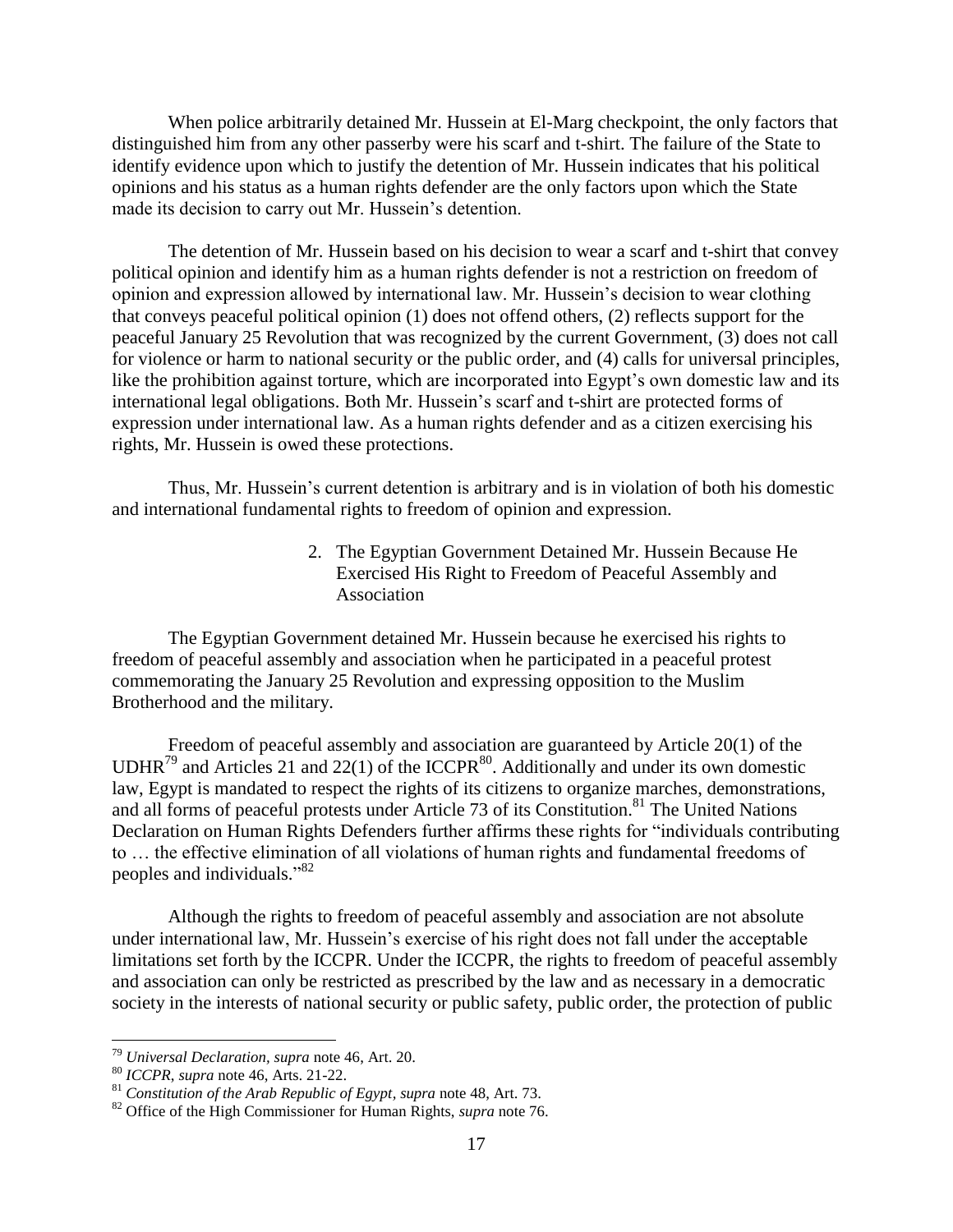health or morals, or the protection of the rights and freedoms of others.<sup>83</sup> As reiterated earlier, the Human Rights Committee has found that there would be no "necessary" reason to arrest, torture, or threaten the life of a human rights defender.<sup>84</sup> Detaining Mr. Hussein in light of his participation in a peaceful protest commemorating a Revolution that was embraced by the ruling government and expressing peaceful disagreement with the Muslim Brotherhood and military is not necessary in a democratic society. Mr. Hussein's political participation does not implicate the rights of others in any of the means laid out by the ICCPR restrictions, nor does it impede the security or safety of the nation as a whole. On the contrary, Mr. Hussein's actions in exercise of his right to freedom of peaceful assembly alongside his status as a human rights defender are protected under international law.

Further, the provisions of the Egyptian Protest Law violates Egypt's international legal obligations, restricting freedom of peaceful assembly and disregarding the country's duty under the ICCPR. <sup>85 86</sup> In a 2014 Resolution, the European Parliament called upon the Government of Egypt to repeal or amend the Protest Law in line with the Constitution and the country's international legal obligations.<sup>87</sup> The United Nations High Commissioner for Human Rights, Navi Pillay, also warned that the Protest Law is seriously flawed and must be amended or repealed.<sup>88</sup>

### iii. Category 3: Due Process Rights

The detention of Mr. Hussein is arbitrary under Category III.

A detention is considered arbitrary under Category III "[w]hen the total or partial nonobservance of the international norms relating to the right to a fair trial, established in the Universal Declaration of Human Rights and in the relevant international instruments accepted by the States concerned, is of such gravity as to give the deprivation of liberty an arbitrary character."<sup>89</sup> Additionally, the Working Group looks to the Body of Principles for the Protection of All Persons under Any Form of Detention or Imprisonment (Body of Principles).<sup>90</sup>

> 1. Egyptian Authorities Violated Mr. Hussein's Rights by Detaining Him without a Judicial Order

The Egyptian authorities have violated Mr. Hussein's right to be detained by virtue of a judicial order. Article 9(1) of the ICCPR $91$  and Principle 2 of the Body of Principles $92$  prohibit

 $\overline{a}$ 

<sup>84</sup> Human Rights Committee, *Njaru v. Cameroon*, Views of 3 April 2007, UN Doc. CCPR/C/89/D/1353/2005, ¶ 6.4. <sup>85</sup> Amnesty International, *supra* note 22.

<sup>83</sup> *ICCPR*, *supra* note 46, Arts. 21-22.

<sup>86</sup> New York City Bar, *Letter to Egyptian President,* NEW YORK CITY BAR, (Aug. 21, 2014), [http://www2.nycbar.org/pdf/report/uploads/20072780-LettertoEgyptianPresidentonPublicAssembly.pdf.](http://www2.nycbar.org/pdf/report/uploads/20072780-LettertoEgyptianPresidentonPublicAssembly.pdf)

<sup>87</sup> European Parliament, *European Parliament resolution of 17 July 2014 on freedom of expression and assembly in Egypt*, (2014/2728(RSP)), [http://www.europarl.europa.eu/sides/getDoc.do?pubRef=-//EP//TEXT+TA+P8-TA-2014-](http://www.europarl.europa.eu/sides/getDoc.do?pubRef=-//EP//TEXT+TA+P8-TA-2014-0007+0+DOC+XML+V0//EN) [0007+0+DOC+XML+V0//EN.](http://www.europarl.europa.eu/sides/getDoc.do?pubRef=-//EP//TEXT+TA+P8-TA-2014-0007+0+DOC+XML+V0//EN)

<sup>88</sup> United Nations, *New anti-demonstration law in Egypt must be amended*, *urges UN rights chief*, UN NEWS CENTRE, (Nov. 26, 2013), [http://www.un.org/apps/news/story.asp?NewsID=46589#.VjJ2M9KrQ2w.](http://www.un.org/apps/news/story.asp?NewsID=46589#.VjJ2M9KrQ2w)

<sup>89</sup> *Revised Methods of Work*, *supra* note 15, ¶ 8(c).

<sup>90</sup> *Body of Principles*, *supra* note 46.

<sup>91</sup> *ICCPR*, *supra* note 46, Art. 9.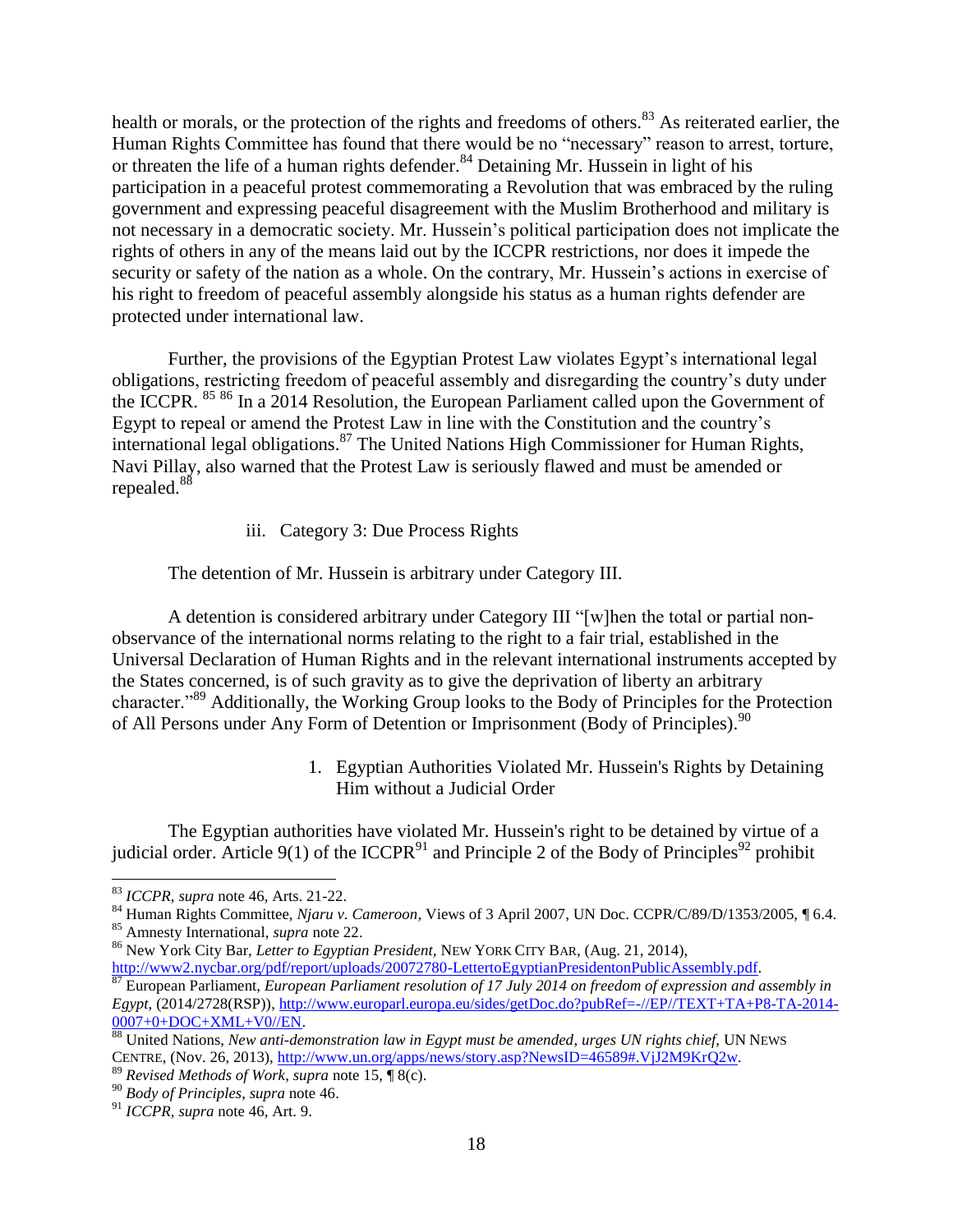arbitrary arrest and detention and state that no one shall be deprived of liberty except on such grounds and in accordance with such procedure as are established by law. Similarly, under Article 54 of the Egyptian Constitution<sup>93</sup>, unless a detainee is caught *in flagrante delicto*, it is not permissible to arrest or detain him except by virtue of a judicial order; Principle 4 of the Body of Principles<sup>94</sup> reiterates a similar notion.

When Mr. Hussein was stopped at El-Marg police checkpoint and subsequently detained, he was not caught while committing any crime. Further, police did not have a search or arrest warrant to justify Mr. Hussein's detention. In fact, when Mr. Hussein inquired as to why he was being detained, plainclothes policemen beat him for about 30 minutes and then forcibly dragged him to the nearest police station. At the police station, he was again beaten and subsequently tortured. It was only then that police officers told Mr. Hussein that he was being accused of a number of trumped-up charges. Despite informing Mr. Hussein of these accusations, authorities have failed to charge Mr. Hussein with a single crime in over 650 days of pretrial detention.

The continued failure of the Egyptian authorities to produce formal charges against Mr. Hussein, coupled with authorities' failure to inform Mr. Hussein of the reasons for his detention and failure to produce any judicial order or warrant meriting the excessive length of detention, violates Mr. Hussein's domestic and international due process rights.

> 2. Egyptian Authorities Violated Mr. Hussein's Rights by Failing to Inform Him of the Reasons for His Arrest

The Egyptian authorities have violated Mr. Hussein's right to be informed of the reasons for his arrest. Under Article 9(2) of the ICCPR<sup>95</sup> and Article 54 of the Constitution<sup>96</sup>, Egypt is obligated to ensure that those who are arrested are informed of the reasons for their arrest and promptly informed of the charges brought against them. Principles 10 and 13 of the Body of Principles<sup>97</sup> reiterate the same requirement. Article 14(3a) of the ICCPR<sup>98</sup> also guarantees the prompt knowledge of the accused of the charges leveled against him.

When police stopped Mr. Hussein at El-Marg police checkpoint and decided to arrest him, he was not informed of the reasons for his apprehension. When Mr. Hussein asked police officers about the reasons for his arrest, plainclothes policemen forcibly dragged him to the police station and detained him. Although Mr. Hussein was eventually orally informed of the crimes for which he may be accused by the security officers and his torturers, he has not been charged with a single crime in the more than 650 days that he has spent in pretrial detention. Despite repeated requests, his lawyers have not been granted access to any documentation regarding the potential charges he faces. The absence of legal documents or any form of a charge sheet as pertaining to Mr. Hussein's detention contributes to a lack of legal transparency which negatively implicates Mr. Hussein's due process rights at the most essential level.

<sup>92</sup> *Body of Principles*, *supra* note 46, Principle 2.

<sup>&</sup>lt;sup>93</sup> Constitution of the Arab Republic of Egypt, supra note 48, Art. 54.

<sup>94</sup> *Body of Principles*, *supra* note 46, Principle 4.

<sup>95</sup> *ICCPR*, *supra* note 46, Art. 9.

<sup>96</sup> *Constitution of the Arab Republic of Egypt, supra* note 48, Art. 54.

<sup>97</sup> *Body of Principles*, *supra* note 46, Principles 10, 13.

<sup>98</sup> *ICCPR*, *supra* note 46, Art. 14.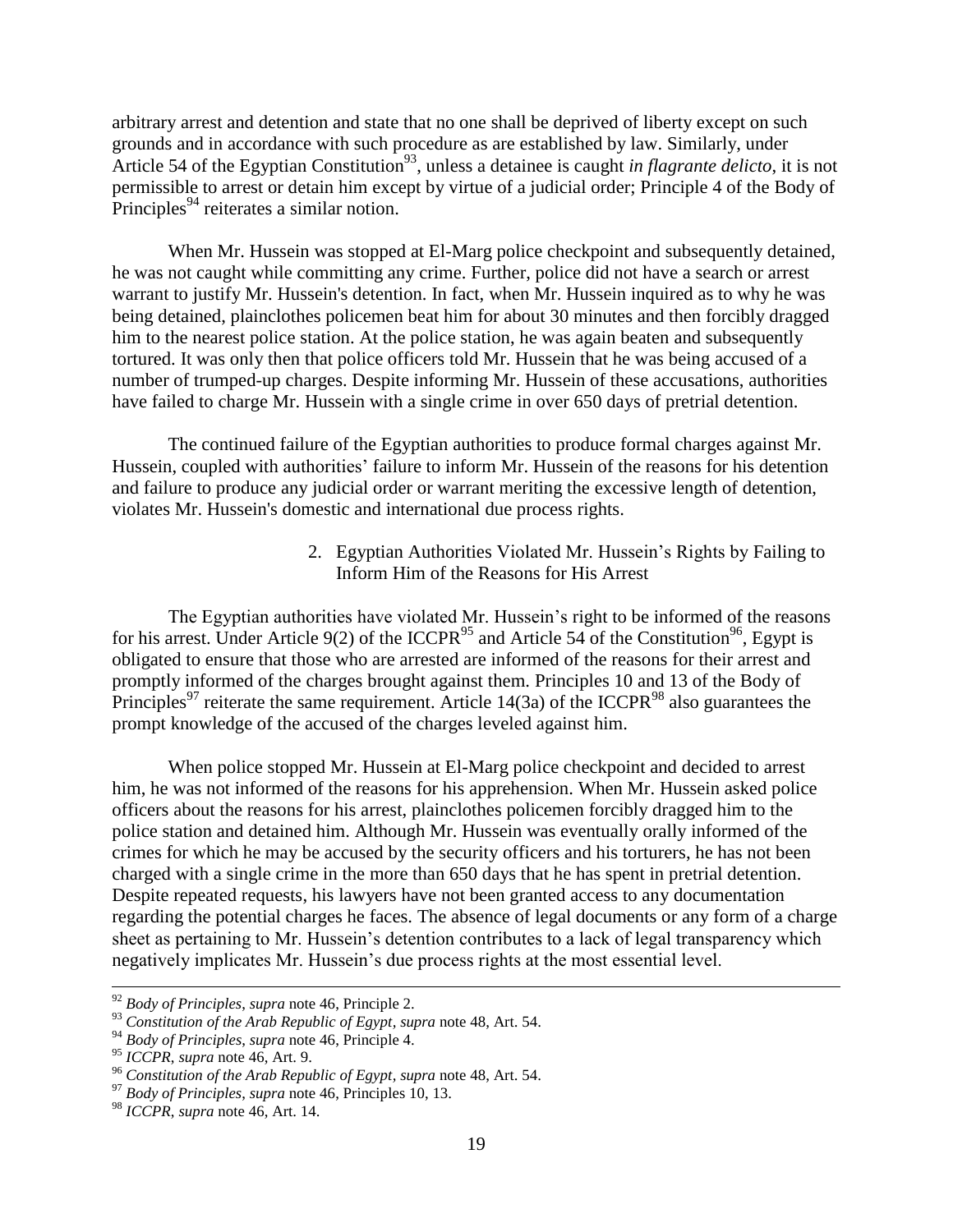The failure of the police to inform Mr. Hussein of the reasons behind his detention and the continued failure of authorities to charge Mr. Hussein with a single crime thus violate both domestic and international due process rights.

> 3. Egyptian Authorities Violated Mr. Hussein's Rights by Failing to Promptly Bring Him Before a Judge and Try Him Without Undue Delay

Egyptian authorities have violated Mr. Hussein's right to be promptly brought before a judge. Article 9(3) of the ICCPR, which affirms this right, also adds: "It shall not be the general rule that persons awaiting trial shall be detained in custody."<sup>99</sup> Principle 11(1) of the Body of Principles<sup>100</sup> further confirms this. Article 14(3c) of the ICCPR<sup>101</sup> additionally reiterates the right of the accused to be tried without undue delay.

By being kept in pretrial detention for over 650 days, Mr. Hussein has been denied the prompt right to be brought before a judge and to be tried without undue delay. Additionally, although a judge has made determinations regarding the continued pretrial detention of Mr. Hussein in 15 or 45-day intervals as allowed by Egypt's Criminal Procedure Code, at least 22 of the instances in which the judge made a detention renewal decision were made while Mr. Hussein was absent from the courtroom due to the failure of security forces to transfer him to the courtroom prior to his hearing date. Thus, Mr. Hussein has been denied the right to be brought before a judge, both administratively and on the merits of any potential charge.

> 4. Egyptian Authorities Violated Mr. Hussein's Rights by Failing to Grant Him an Opportunity to Appeal the Lawfulness of his Detention and Impeding his Ability to Prepare an Adequate Defense

Egyptian authorities have violated Mr. Hussein's right to be granted an opportunity to appeal the lawfulness of his ongoing detention and his right to prepare an adequate defense. Under Article 9(4) of the ICCPR<sup>102</sup>, Egypt is mandated to bring Mr. Hussein before a court in order for the court to determine the lawfulness of his detention without delay. Further, Article 54 of the Egyptian Constitution<sup>103</sup> notes that every person whose freedom is restricted shall have the opportunity to file grievance before the court; decisions on the grievance are to be made within one week of the date of action, otherwise the detainee is to be released. Principle 11(3) of the Body of Principles<sup>104</sup> affirms that "a judicial or other authority shall be empowered to review as appropriate the continuance of detention." On the matter of the right to a defense, Article 14(3b) of the ICCPR<sup>105</sup> guarantees the right to have adequate time and facilities for the preparation of a detainee's defense. Although adequate time depends on the circumstances of the particular case,

<sup>99</sup> *ICCPR*, *supra* note 46, Art. 9.

<sup>100</sup> *Body of Principles*, *supra* note 46, Principle 11.

<sup>101</sup> *ICCPR*, *supra* note 46, Art. 14.

<sup>102</sup> *ICCPR*, *supra* note 46, Art. 9.

<sup>&</sup>lt;sup>103</sup> Constitution of the Arab Republic of Egypt, supra note 48, Art. 54.

<sup>104</sup> *Body of Principles*, *supra* note 46, Principle 11.

<sup>105</sup> *ICCPR*, *supra* note 46, Art. 14.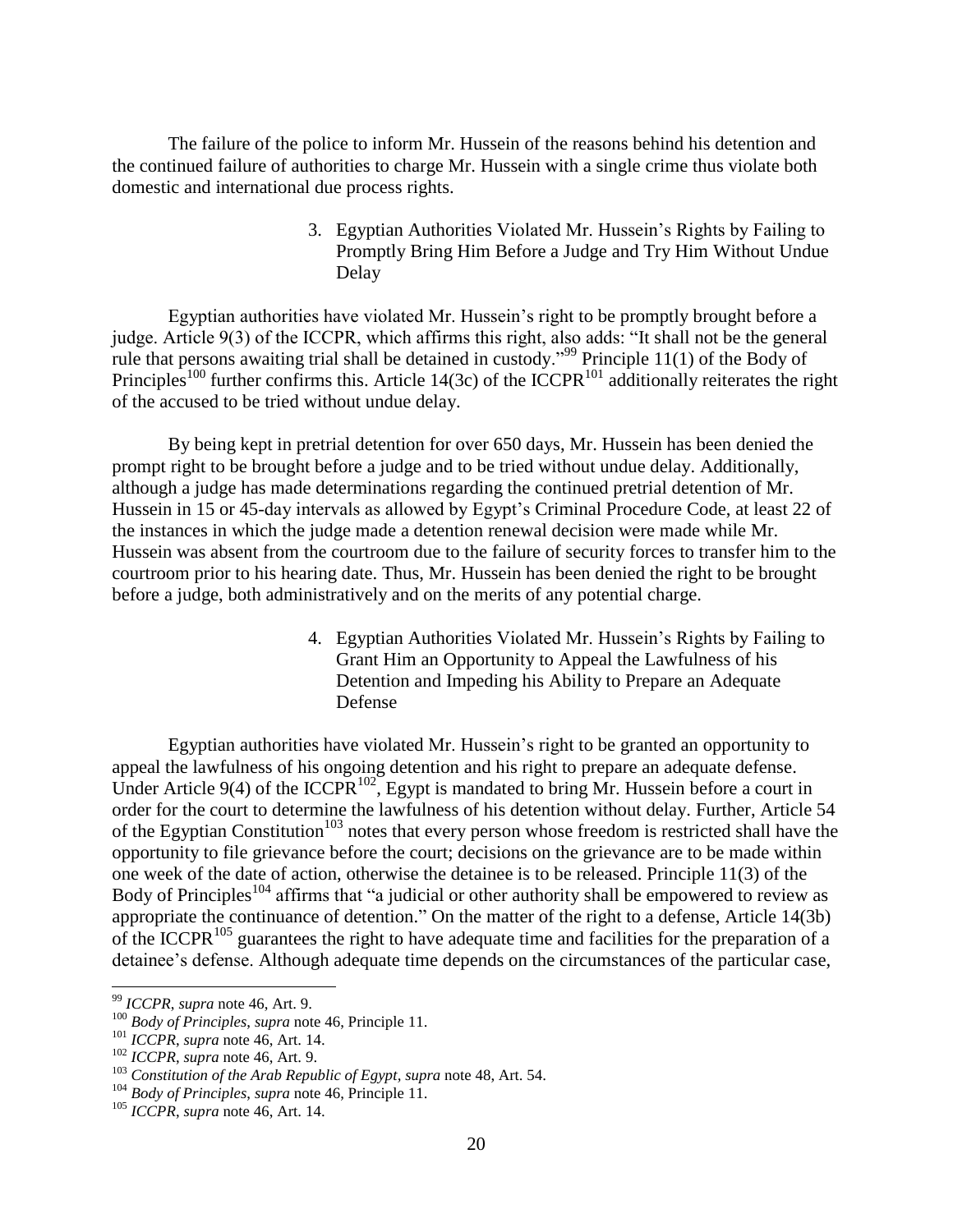the Human Rights Committee<sup>106</sup> has noted that facilities must include access to documents and other evidence that the accused requires to prepare his case.

By holding at least 22 detention renewal hearings for Mr. Hussein during his absence from the courtroom, Egyptian authorities have deprived Mr. Hussein of the opportunity to partake in the process by which decisions regarding his continued detention were made. Holding these sessions despite Mr. Hussein's unwilling absence from the courtroom denied him of the right to appeal these decisions and the right to be informed of all decisions impacting him. Further, because Mr. Hussein was absent from the courtroom, he was denied full access to the information regarding his case, thus impeding Mr. Hussein's ability to enjoy the time and facilities necessary to prepare a proper and adequate defense. Additionally, and although Mr. Hussein and his attorneys submitted complaints to the Prosecutor-General regarding Mr. Hussein's continued detention, such complaints were consistently either rejected or left unresponded to. In response to these complaints, the State further failed to provide sufficient information regarding the necessity to Mr. Hussein in pretrial detention. Thus, Mr. Hussein and his attorneys were severely and adverse impacted in their ability to provide an adequate defense; in fact, they were often left guessing as to the possible charges being levied against him, the State's justification for his continued detention renewals, and the best strategy by which to challenge his egregiously-lengthy time in pretrial detention.

The continued failure of the Egyptian authorities to provide fair, transparent, and speedy procedures by which Mr. Hussein can appeal his continued detention and the lack of transparency and information regarding the process has impeded the ability of Mr. Hussein to seek redress and to build an adequate defense and is thus, a violation of both his domestic and international due process rights.

> 5. Egyptian Authorities Violated the Right of Mr. Hussein to be Presumed Innocent Until Proven Guilty

Egyptian authorities have violated the right of Mr. Hussein to be presumed innocent until proven guilty. Under Article 14(2) of the ICCPR<sup>107</sup>, Article 11(1) of the UDHR<sup>108</sup>, Article 96 of the Egyptian Constitution<sup>109</sup>, and Principle 36 of the Body of Principles<sup>110</sup>, every citizen has the right to be presumed innocent. The Human Rights Committee has stated that "the burden of proof of the charge is on the prosecution and the accused has the benefit of the doubt. No guilt can be presumed until the charge has been proved beyond reasonable doubt. Further, the presumption of innocence implies a right to be treated in accordance with this principle. It is, therefore, a duty for all public authorities to refrain from prejudging the outcome of a trial."<sup>111</sup> Article 10(2a) of the ICCPR states that "accused persons shall, save for exceptional circumstances, be segregated from convicted persons and shall be subject to separate treatment

<sup>106</sup> *General Comment No. 13: Equality Before the Courts and the Right to a Fair and Public Hearing by an Independent Court Established by Law (Art. 14)*, UN HUMAN RIGHTS COMMITTEE, HRI/GEN/1/Rev.1, Apr. 13, 1984, ¶11.

<sup>107</sup> *ICCPR*, *supra* note 46, Art. 14.

<sup>108</sup> *Universal Declaration, supra* note 46, Art. 11.

<sup>&</sup>lt;sup>109</sup> Constitution of the Arab Republic of Egypt, supra note 48, Art. 96.

<sup>110</sup> *Body of Principles*, *supra* note 46, Principle 36.

<sup>111</sup> *General Comment No. 13, supra* note 106, ¶7.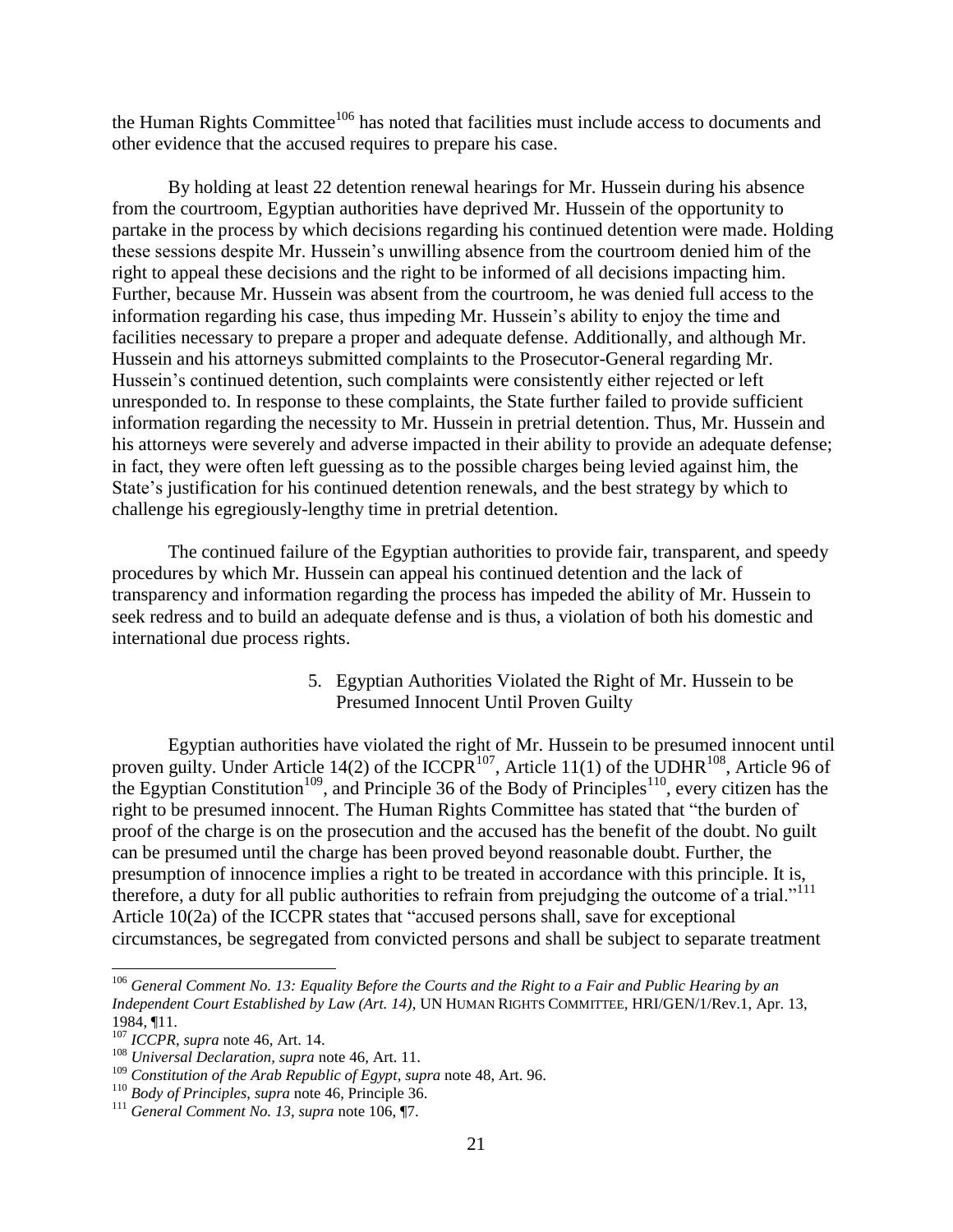appropriate to their status as unconvicted persons." Principle 8 of the Body of Principles<sup>112</sup> reiterates that unconvicted persons should be kept separately from convicted persons and should be treated accordingly.

By detaining Mr. Hussein in Abu Zaabal Prison, the Cairo Appeals Prison, and Tora Prison, Egyptian authorities have subjected Mr. Hussein to treatment that is similar to that of charged and sentenced persons. Rather than ensure that Mr. Hussein receives treatment that reflects his innocent status, Egyptian authorities have placed the young detainee side-by-side with charged and sentenced persons. Additionally, by torturing Mr. Hussein until he confessed to the alleged crimes that the authorities expressed intent to charge him with, authorities have treated Mr. Hussein as guilty from the very beginning of his detention. The decision to detain Mr. Hussein in the absence of a single piece of evidence and the failure to charge him in over 650 days of pretrial detention indicate the Egyptian Government's approach to Mr. Hussein's case and their intent to treat Mr. Hussein as guilty well before charge and sentencing.

> 6. Egyptian Authorities Violated the Right of Mr. Hussein to be Equal before the Courts and Tribunals

Egyptian authorities have violated the right of Mr. Hussein to be equal before the courts and tribunals. Article 14(1) of the ICCPR<sup>113</sup> sets forth this right; according to the Human Rights Committee, this "ensures that the parties to the proceedings in question are treated without any discrimination" and the principle of the "equality of arms."<sup>114</sup>

By depriving Mr. Hussein of the full due process rights, including the right to appear before the presiding judge and the right to be informed of the possible charges, Egyptian authorities have taken punitive measures against Mr. Hussein and established his pretrial detention as an opportunity to take disproportionate punitive action against Mr. Hussein for his political opinions. Everyday criminal detainees who face possible murder, rape, or theft charges undergo a regularized legal process under Egyptian domestic law. The State's tendency to treat prisoners of conscience, including Mr. Hussein, in especially egregious manners and deprive such detainees of their full due process rights creates an inequity in the legal system.

> 7. Egyptian Authorities Violated the Right of Mr. Hussein to be Free from Cruel, Inhuman or Degrading Treatment or Punishment

Egyptian authorities have violated the right of Mr. Hussein to be free from cruel, inhuman or degrading treatment or punishment. Article 7 of the ICCPR $^{115}$ , Article 5 of the UDHR<sup>116</sup>, Articles 52 and 55 of the Egyptian Constitution<sup>117</sup>, and Principle 6 of the Body of Principles<sup>118</sup> collectively establish this prohibition, colloquially considered a prohibition on

<sup>112</sup> *Body of Principles*, *supra* note 46, Principle 8.

<sup>113</sup> *ICCPR*, *supra* note 46, Art 14.

<sup>114</sup> *General Comment No. 32 (2007) on Article 14: Right to Equality Before Courts and Tribunals and to a Fair Trial,* UN HUMAN RIGHTS COMMITTEE, CCPR/C/GC/32, Aug. 23, 2011, ¶ 8.

<sup>115</sup> *ICCPR*, *supra* note 46, Art. 7.

<sup>116</sup> *Universal Declaration, supra* note 46, Art. 5.

<sup>&</sup>lt;sup>117</sup> Constitution of the Arab Republic of Egypt, supra note 48, Arts. 52, 55.

<sup>118</sup> *Body of Principles*, *supra* note 46, Principle 6.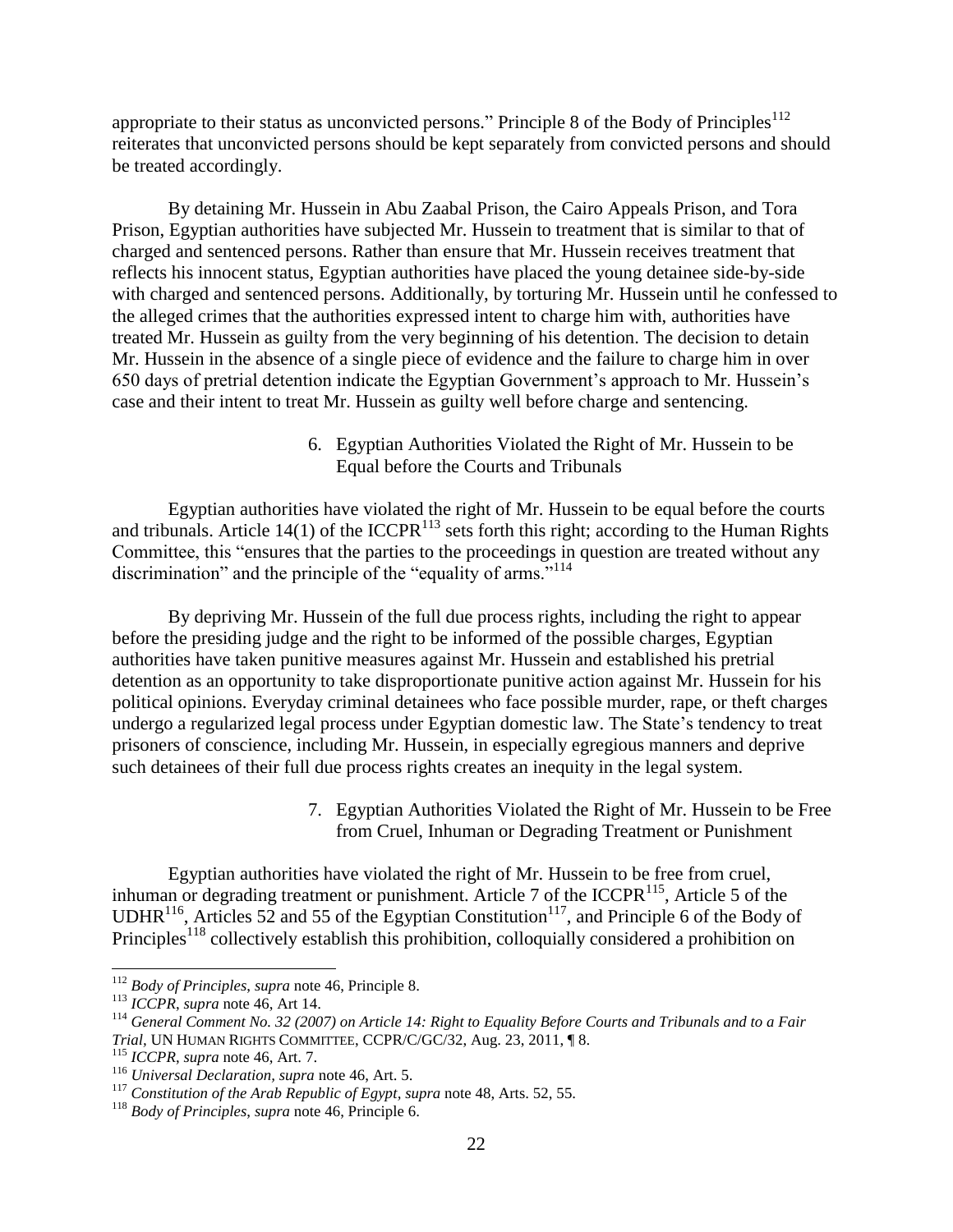torture. Defining this prohibition, the Body of Principles states that it "should be interpreted so as to extend the widest possible protection against abuses, whether physical or mental, including the holding of a detained or imprisoned person in conditions which deprive him, temporarily or permanently, of the use of any of his natural senses, such as sight or hearing, or of his awareness of place and the passing of time."<sup>119</sup> More broadly, Article 10(1) of the ICCPR<sup>120</sup> and Principle 1 of the Body of Principles<sup>121</sup> state that persons deprived of their liberty shall be treated with humanity and with respect for the inherent dignity of the human person. Article 51 of the Constitution<sup>122</sup> states that dignity is a right of every human being, that it may not be violated, and the State must respect and protect it.

Articles 1-2 and 4-7 of the Convention Against Torture and Other Cruel, Inhuman or Degrading Treatment or Punishment<sup>123</sup>, to which Egypt is a state party, also prohibits the infliction of physical or mental pain or suffering by a public official with the intention to intimidate or coerce. Article 55 of the Egyptian Constitution<sup>124</sup> further reiterates that any statements made by the detainee after torture, intimidation, coercion, or physical or moral harm shall be disregarded and shall not be relied upon; Article 14(3g) of the ICCPR<sup>125</sup> additionally states that no one will be compelled to testify against himself or confess guilt. Similarly, Principle 21 of the Body of Principles<sup>126</sup> prohibits the compulsion of detainees to confess or incriminate themselves.

When Mr. Hussein was first detained by police at El-Marg checkpoint, he was violently and forcibly dragged by police to the nearest police station. Thereafter, he was kept in an overcrowded cell with 50 other detainees despite the fact that the space was designed to house only 16. Mr. Hussein was beaten by other detainees and during at least two later incidents, beaten by police guards. Additionally, when Mr. Hussein refused to confess to the charges that police intended to accuse him of, he was beaten and given electric shocks to his back, hands, and testicles for four hours. Desperate to stop the torture, Mr. Hussein agreed to film the confession that authorities had demanded of him. Additionally, although Mr. Hussein reported his torture to the State Security Prosecution and although his family members and attorneys submitted complaints to the Prosecutor-General regarding the beatings that Mr. Hussein has endured while in detention, Mr. Hussein has never been referred to a forensic investigation to confirm or deny torture allegations. Authorities have unequivocally failed to inform Mr. Hussein, his family members, or his attorneys regarding the status of the complaints that have been submitted on his behalf. Thus, Mr. Hussein has been left without redress.

The consistent failure of the Egyptian authorities to appropriately investigate torture allegations, take measures to halt the abusive treatment that Mr. Hussein has been forced to endure, and provide compensation to Mr. Hussein in cases of torture violate his domestic and

l <sup>119</sup> *Id.*

<sup>120</sup> *ICCPR*, *supra* note 46, Art. 10.

<sup>121</sup> *Body of Principles*, *supra* note 46, Principle 1.

<sup>&</sup>lt;sup>122</sup> Constitution of the Arab Republic of Egypt, supra note 48, Art. 51.

<sup>123</sup> *Convention Against Torture and Other Cruel, Inhuman or Degrading Treatment or Punishment*, June 26, 1987, 1465 U.N.T.S. 85, Arts. 1-2, 4-7.

<sup>&</sup>lt;sup>124</sup> Constitution of the Arab Republic of Egypt, supra note 48, Art. 55.

<sup>125</sup> *ICCPR*, *supra* note 46, Art. 14.

<sup>126</sup> *Body of Principles*, *supra* note 46, Principle 21.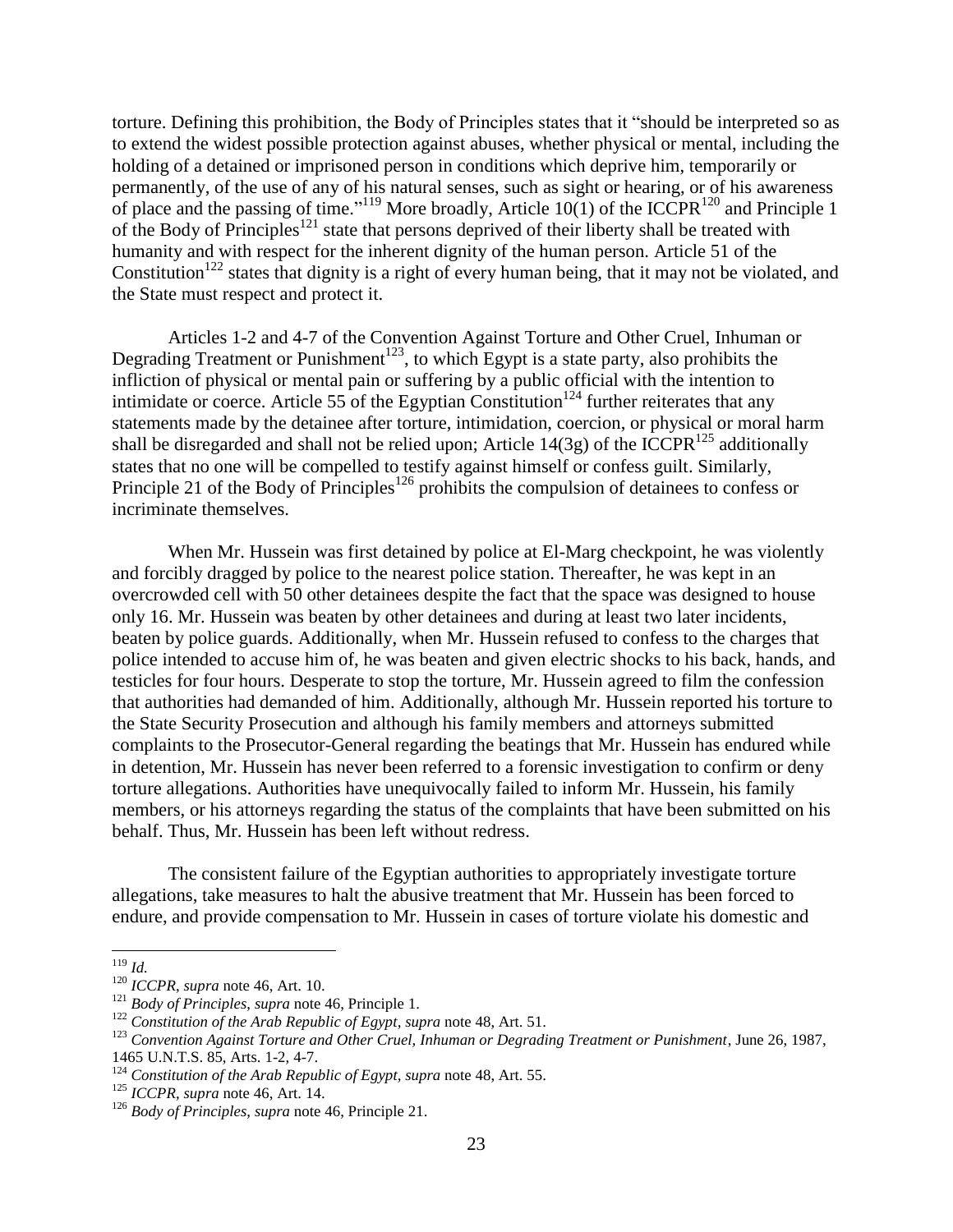international due process rights. Further, the failure of the Egyptian authorities to explicitly discard the filmed confession that they ascertained from Mr. Hussein as a direct result of his torture adds yet another egregious element to the due process violations that Mr. Hussein has undergone.

## iv. Category V: Discrimination Based on a Protected Class

The detention of Mr. Hussein due to his political opinions, political participation, and status as a human rights defender is arbitrary under Category V.

A detention is arbitrary under Category V when, in violation of international law, the detention is discriminatory "based on . . . political or other opinion . . . and aims towards or can result in ignoring the equality of human rights."<sup>127</sup> Article 7 of the UDHR<sup>128</sup> and Article 26 of the ICCPR<sup>129</sup> further prohibit discrimination before the law on a number of grounds, including "political or other opinion"; similarly, Article 53 of the Egyptian Constitution guarantees equality before the law on the basis of political affiliation.<sup>130</sup> Mr. Hussein was detained at a police checkpoint after his participation in a peaceful protest on the third anniversary of the January 25 Revolution; he had been demonstrating against the Muslim Brotherhood and the military. When he was stopped at the police checkpoint and subsequently detained, Mr. Hussein was dressed in clothing which identified his political opinions: (1) a January 25 scarf and (2) a tshirt with the "nation without torture" slogan. The only identifying elements distinguishing Mr. Hussein from any passerby were his politically-inclined clothing and, if known to the arresting police officers, his earlier participation in the politically-inclined protest. Thus, the facts indicate that Mr. Hussein was detained in light of his political opinions; by extension, his detention is discriminatory based on his political opinions and his status as a human rights defender.

The prosecution's inability and failure to charge Mr. Hussein with a single crime over a period of more than 650 days collectively confirm the arbitrary nature of this detention under Category V.

# **V. INDICATE INTERNAL STEPS, INCLUDING DOMESTIC REMEDIES, TAKEN ESPECIALLY WITH THE LEGAL AND ADMINISTRATIVE AUTHORITIES, PARTICULARLY FOR THE PURPOSE OF ESTABLISHING THE DETENTION AND, AS APPROPRIATE, THEIR RESULTS OR THE REASONS WHY SUCH STEPS OR REMEDIES WERE INEFFECTIVE OR WHY THEY WERE NOT TAKEN.**

Mr. Hussein does not have any effective legal or administrative remedies available.

On the issue of detention and until Mr. Hussein's detention reaches the technical twoyear maximum for pretrial detention as set forth by Article 143 of the Criminal Procedure Code,

<sup>127</sup> *Revised Methods of Work*, *supra* note 15, ¶ 8(e).

<sup>128</sup> *Universal Declaration, supra* note 46, Art. 7.

<sup>129</sup> *ICCPR*, *supra* note 46, Art. 26.

<sup>&</sup>lt;sup>130</sup> Constitution of the Arab Republic of Egypt, supra note 48, Art. 53.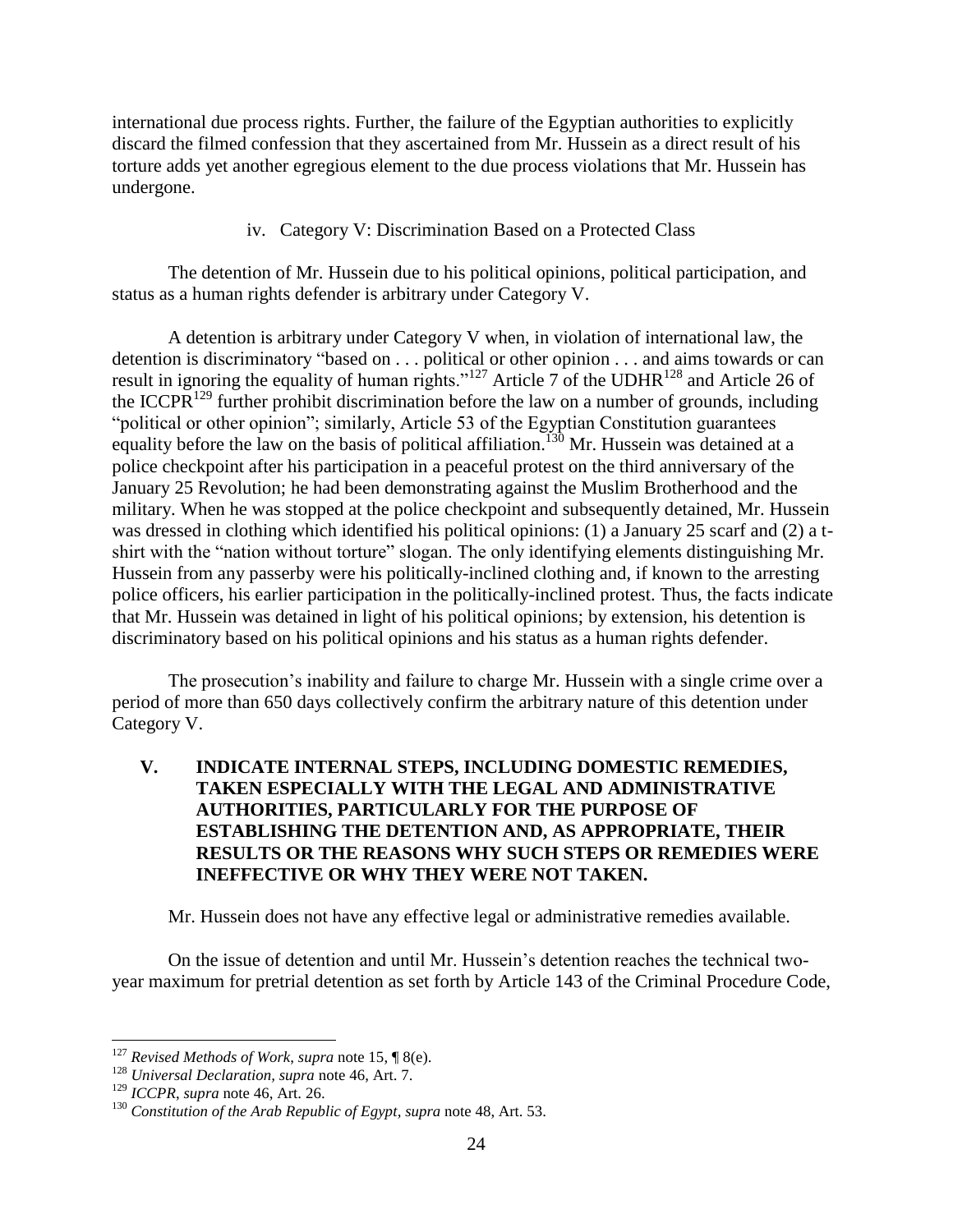there are only two means by which Mr. Hussein can challenge his continued detention renewals, both of which will almost certainly not result in remedy for Mr. Hussein.

First, Mr. Hussein and/or his lawyers have the right to testify and/or argue in favor of temporary release (with or without bail) before the presiding judge at Mr. Hussein's detention renewal hearings and thereafter, submit appeals to challenge detention renewals. Although the law technically mandates that the judge hear both the testimony of the accused and the Public Prosecution before extending detention for 45-day periods, there have been at least 22 instances in which Mr. Hussein's detention has been renewed while Mr. Hussein was not present in the courtroom. In these instances, the Ministry of Interior claimed that "security reasons were behind the inability to transfer prisoners to court."<sup>131</sup> Additionally, the court has delayed at least 24 of Mr. Hussein's detention renewal hearings for five to seven day periods at a time, depriving the process of any semblance of regularity.<sup>132</sup> In light of the Ministry of Interior's continued failure to ensure that Mr. Hussein is present before the court, coupled with the failure of the presiding judge to hold off on detention renewal decisions when the accused is not present, Mr. Hussein will almost certainly not be able to challenge his detention using the regular forms of judicial redress. Formal attempts to appeal the detention renewal decision have also been rejected by the court. $^{133}$ 

Second, Mr. Hussein and/or his lawyers can submit a complaint to the Public Prosecution regarding the decision to renew the detention itself and/or the fact that the detention has been renewed in a violative manner. Mr. Hussein's lawyers have previously submitted such complaints to allege that the absence of Mr. Hussein when a decision implicating his case has been made violates the Judicial Authority Law (Law No. 142 of 2006)<sup>134</sup>; these complaints have not resulted in remedy for Mr. Hussein. The political alignment of the Prosecutor-General with the government further raises serious questions on whether such complaints will ever be met with adequate investigation and response.

On the issue of abuse in detention, Mr. Hussein has not been able to successfully seek redress for the egregious violations committed against him. When he was beaten for four hours, had electric shocks administered to his body, and was forced to confess to crimes that he did not commit, Mr. Hussein explained to the State Security Prosecution in New Cairo that he had been tortured and that the confession on record had been a result of said-torture. Despite Mr. Hussein's complaint, the Prosecutor did not refer Mr. Hussein to a forensic investigation nor did he order any investigation into his torture allegations. Thereafter, Mr. Hussein was beaten in detention on at least two occasions; although his family members and lawyers submitted official complaints to the Public Prosecution regarding the original allegation of torture and the subsequent beatings and were informed that the office opened an investigation into the

<sup>131</sup> Amira El-Fekki, *supra* note 2.

<sup>&</sup>lt;sup>132</sup> Emir Nader, *Detention renewed for student detained over 500 days for anti-torture t-shirt*, DAILY NEWS EGYPT, (June 15, 2015)[, http://www.dailynewsegypt.com/2015/06/15/detention-renewed-for-student-detained-over-500](http://www.dailynewsegypt.com/2015/06/15/detention-renewed-for-student-detained-over-500-days-for-anti-torture-t-shirt/) [days-for-anti-torture-t-shirt/.](http://www.dailynewsegypt.com/2015/06/15/detention-renewed-for-student-detained-over-500-days-for-anti-torture-t-shirt/)

<sup>&</sup>lt;sup>133</sup> Amira El-Fekki, *Court rejects T-shirt detainee Mahmoud Hussein's appeal on detention*, DAILY NEWS EGYPT, (Sept. 2, 2015), [https://www.dailynewsegypt.com/2015/09/02/court-rejects-t-shirt-detainee-mahmoud-husseins](https://www.dailynewsegypt.com/2015/09/02/court-rejects-t-shirt-detainee-mahmoud-husseins-appeal-on-detention/)[appeal-on-detention/.](https://www.dailynewsegypt.com/2015/09/02/court-rejects-t-shirt-detainee-mahmoud-husseins-appeal-on-detention/)

<sup>134</sup> Emir Nader, *supra* note 132.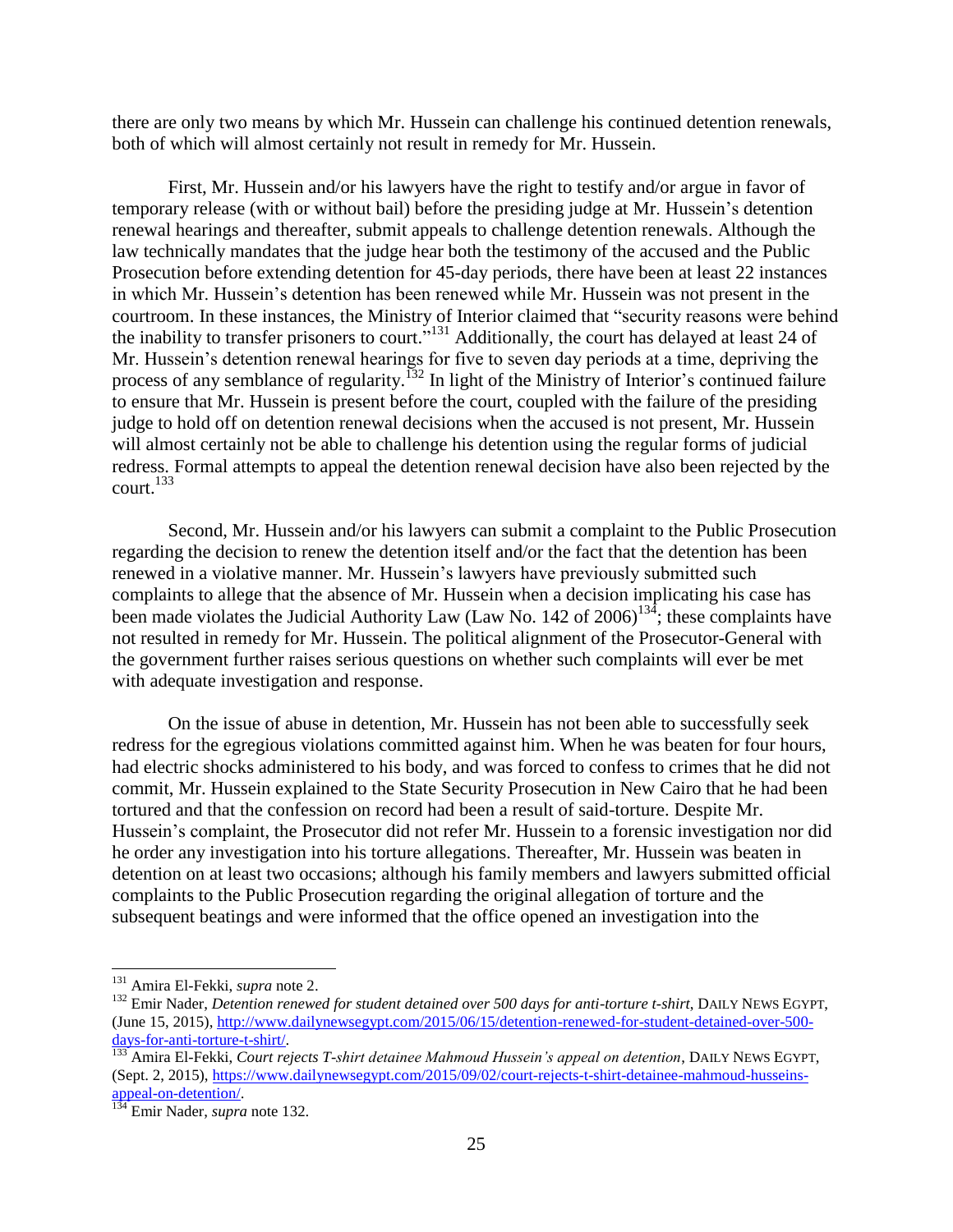complaints, they have not been informed of any findings.<sup>135</sup> The delayed process and the failure of the authorities to react to serious allegations indicate that Mr. Hussein's violations will not be remedied.

More broadly, the status of Mr. Hussein as a pretrial detainee who has not yet been formally charged contributes to a state of limbo that impedes the achievement of both legal and administrative remedies for Mr. Hussein. In the absence of a charge sheet, accusations that have manifested into a forced confession, and the presence of almost no legal documentation regarding Mr. Hussein's case, his local lawyers face immense hurdles in identifying the strategy and tools best equipped to assist their client. The lack of transparency from the Public Prosecution and the failure of the judicial authorities to adhere to the procedures set forth by the law contribute to a process mired in turmoil and violate the due process rights of Mr. Hussein on the most basic and integral levels, closing the door on practically every domestic remedy.

# **VI. CONCLUSION**

The arrest and continued detention of Mahmoud Mohamed Ahmed Hussein is an egregious violation of Mr. Hussein's fundamental rights. The Government of the Arab Republic of Egypt has violated the following rights under various provisions of the Egyptian Constitution, Egyptian laws, and international law in extending the detention of Mr. Hussein and subjecting him to life-threatening treatment:

- The right to freedom of opinion;
- The right to freedom of expression;
- The right to freedom of assembly;
- The right to peaceful protest;
- The right to due process, including the right to be free from arbitrary detention, the right to be detained only with a judicial order, the right to be informed of the reasons for arrest, the right to be promptly brought before a judge, the right to appeal the lawfulness of detention, the right to prepare an adequate defense, the right to be presumed innocent before guilty, and the right to be equal before the courts and;
- The right to dignity and the right to be free from cruel, inhuman or degrading treatment or punishment.

We hereby request that the United Nations Working Group on Arbitrary Detention issue an opinion finding Mr. Hussein's ongoing pretrial detention to be in violation of Egypt's obligations under international law; call for Mr. Hussein's immediate release; request that the Government investigate and hold accountable all persons responsible for the unlawful arrest, continued detention, and mistreatment of Mr. Hussein; and appeal the Government to award Mr. Hussein compensation for the violations he has endured while in detention.

 $\overline{a}$ <sup>135</sup> Amnesty International, *supra* note 4.